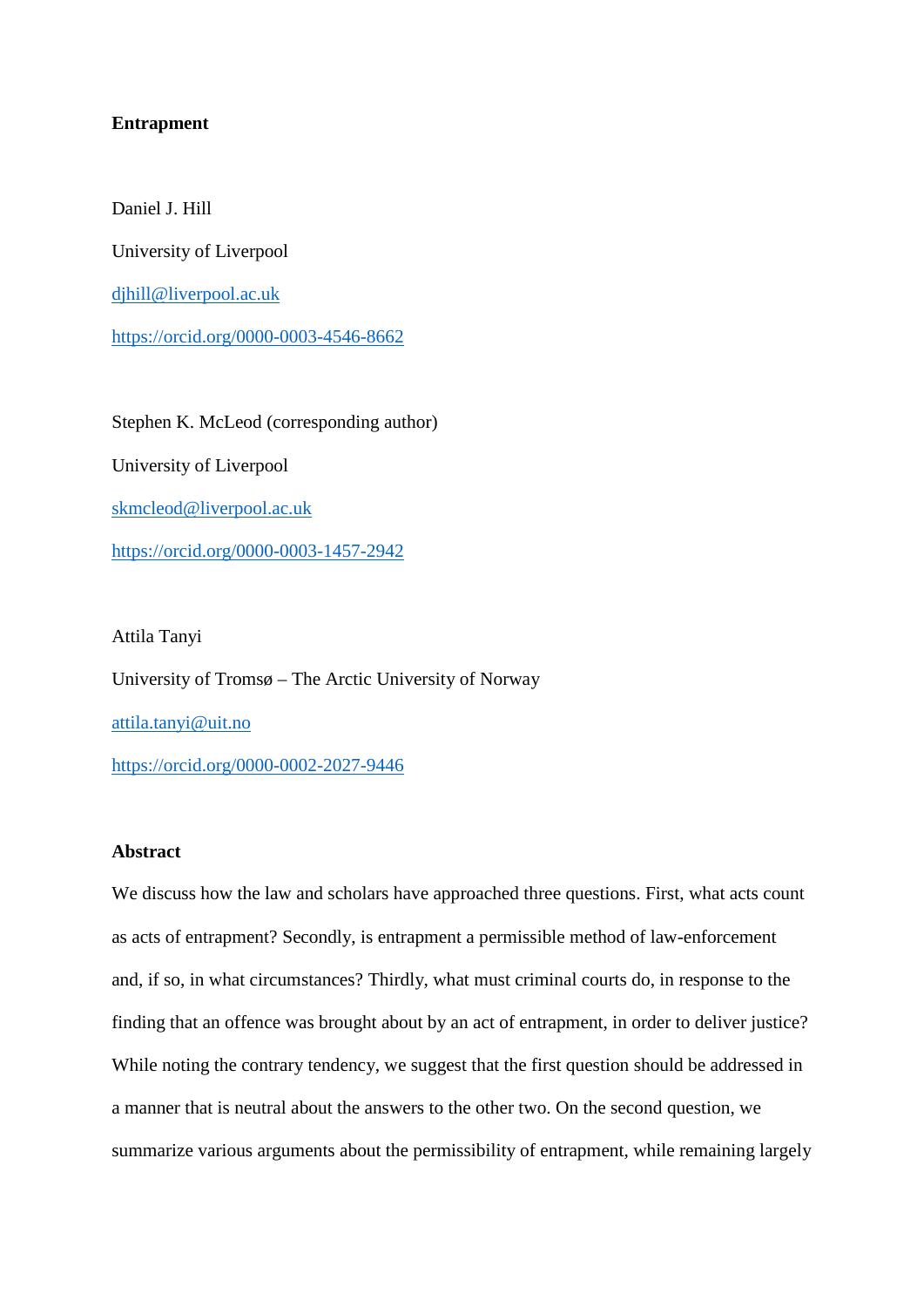neutral about their merits. With regard to the third question, we summarize the approaches to entrapment in various jurisdictions, and we note some patterns, across the jurisdictions here surveyed, concerning shifts from one sort of entrapment remedy to another.

# **Keywords**

admissibility of evidence, abuse of process, entrapment, entrapment defence, entrapment remedies, undercover policing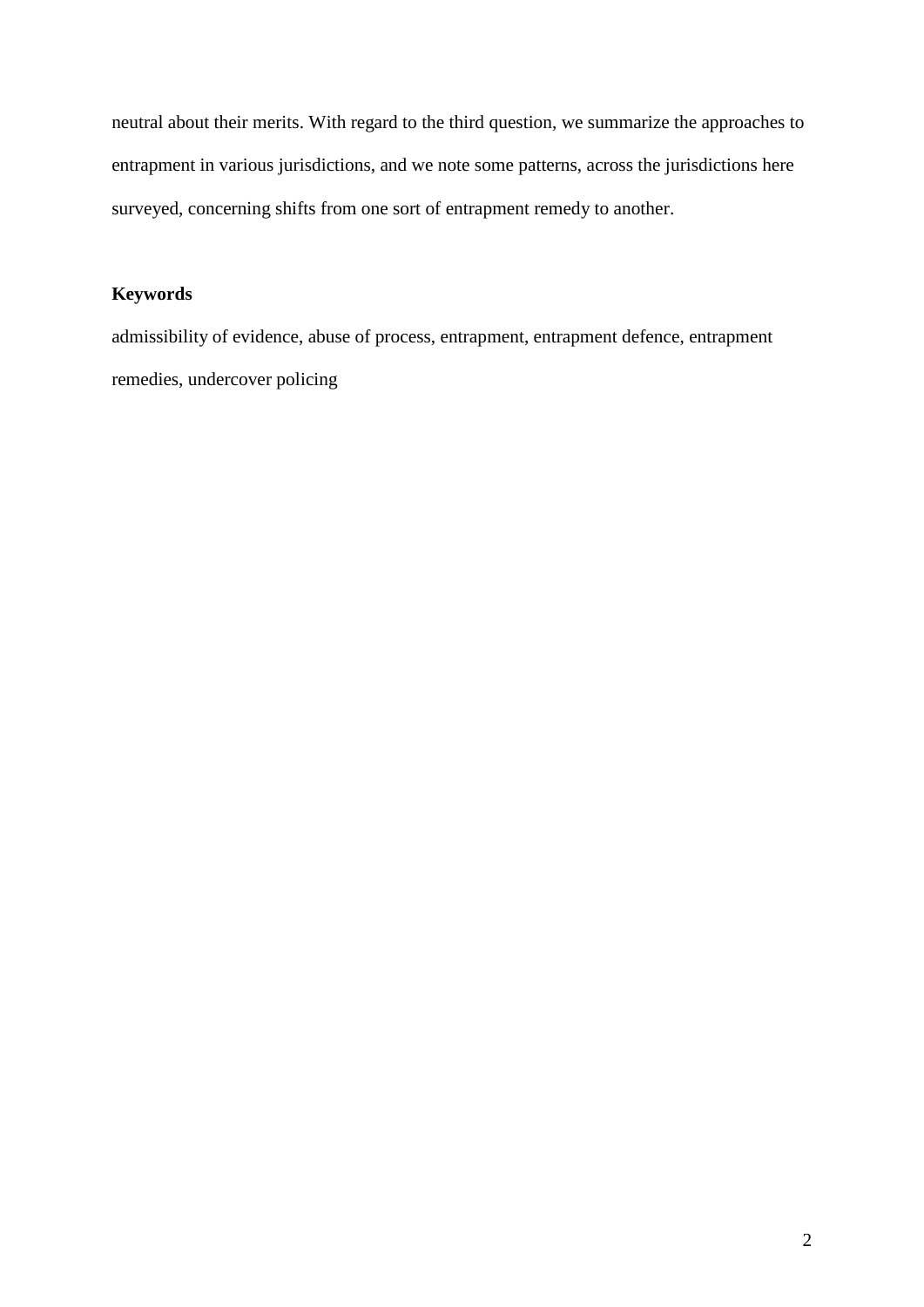#### **I. Introduction**

The word 'entrapment' has three common usages in legal discourse. First, it is used in connection with *acts of entrapment*: it applies, at least, to a class of acts in which a party, whom we call the 'agent', intentionally brings it about that another party, whom we call the 'target', performs a distinct act that is of a criminal type. Secondly, it is used to refer to a *method of proactive law enforcement*: the use of acts of entrapment to secure convictions. Thirdly, it is used, predominantly in the USA, to refer to *the entrapment defence*: under this usage, it is argued that the offence with which the defendant is charged resulted from an act of entrapment. In most jurisdictions, and in the literature, the focus has been, as it is here, on acts of entrapment, called 'legal', 'state' or 'police' entrapment, in which the agent is, or is a deputy of, a law-enforcement agent. We mention entrapment by other agents, called 'civil' or 'private' entrapment, only in passing.

An approach to entrapment may be codified in legislation (e.g., as in South Africa and under Australian federal law) or, more typically, embodied only in case law (e.g., Canada, England and Wales, Germany, Scotland, Singapore, and the US federal jurisdiction). While entrapment is a substantive defence in US federal courts, the criminal courts in other jurisdictions that recognize entrapment respond to it differently. Entrapment can be grounds for mitigation at sentencing (sometimes, e.g., in Singapore, as the only recognized remedy), for the discretionary exclusion of evidence (e.g., Australia, New Zealand, South Africa, England and Wales, Scotland), or for a permanent stay in proceedings (e.g., Canada, England and Wales, Scotland).

Each of the three usages of 'entrapment' may be associated with a corresponding philosophical question. First, there is a definitional question: which acts count as acts of entrapment? Secondly, is entrapment a permissible method of law-enforcement and, if so, in what circumstances? Thirdly, what must criminal courts do to deliver justice, in response to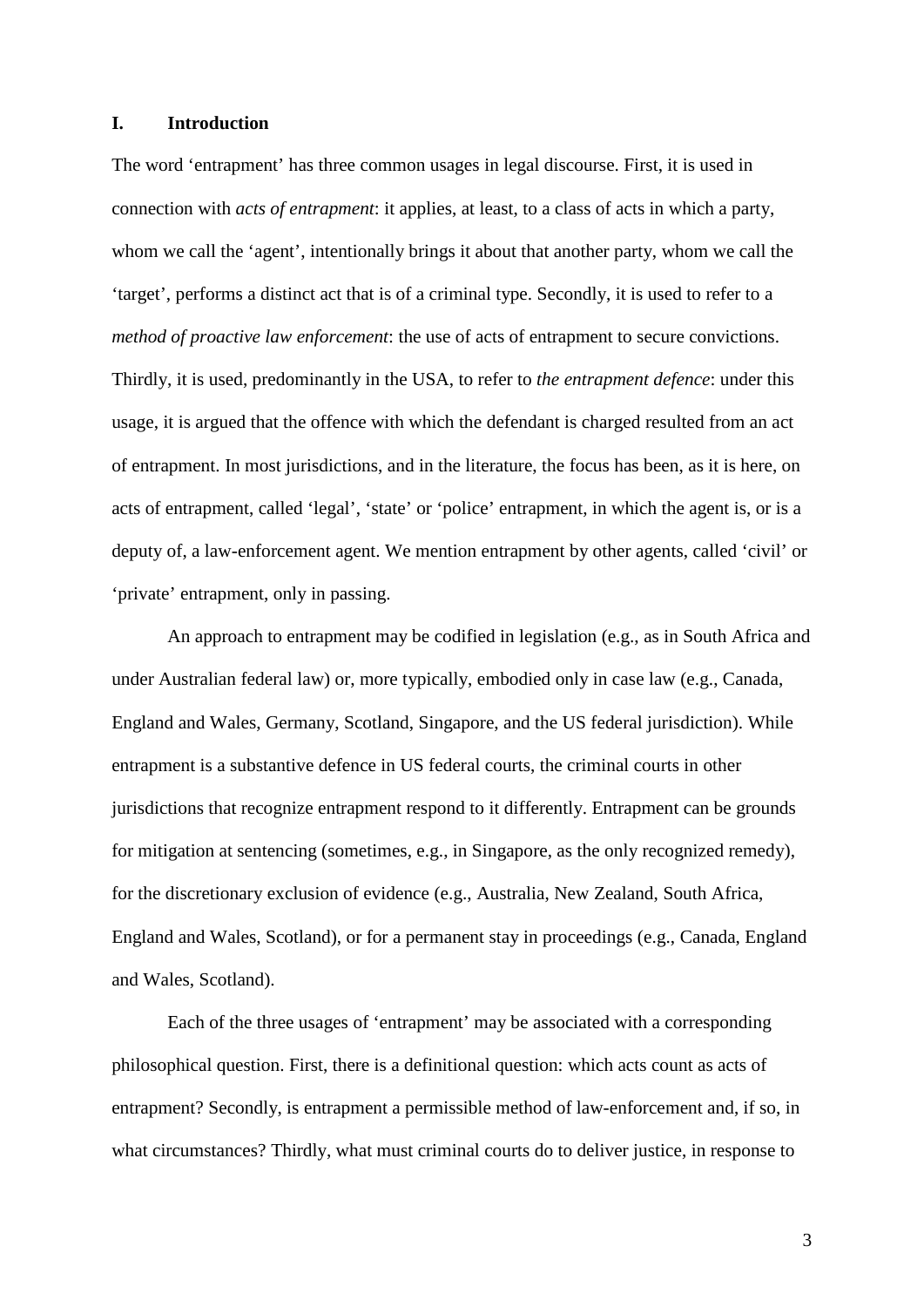the finding that an offence was brought about by an act of entrapment? The second and third questions are normative: they cannot be settled just by considering how the courts happen to have responded to claims of entrapment by defendants. Although our three questions are often confused with each other, their distinctness was implied early on, in the US Supreme Court's opinion in *Sorrells v United States* 287 US 435, 441 (1932):

the evidence was sufficient to warrant a finding that the act for which defendant was prosecuted was instigated by the prohibition agent, that it was the creature of his purpose, that defendant had no previous disposition to commit it […] and that the agent lured defendant, otherwise innocent, to its commission by repeated and persistent solicitation […]. Such a gross abuse of authority given for the purpose of detecting and punishing crime, and not for the making of criminals, deserves the severest condemnation; but the question whether it precludes prosecution or affords a ground of defense, and, if so, upon what theory, has given rise to conflicting opinions.

Hughes CJ here begins by characterizing the agent's act of entrapment. He then asserts that, while the agent's act was an abuse of authority, this does not prejudge the question of the target's criminal liability. These assertions presuppose the distinctness of the questions of permissibility and of what the appropriate response should be when a defendant has been entrapped.

We now consider how the law and scholars have answered our three questions.

## **II. What is Entrapment?**

What conditions must an act meet in order for it to be an act of entrapment? While it is possible that there is no good answer to that question, this would perhaps have unfortunate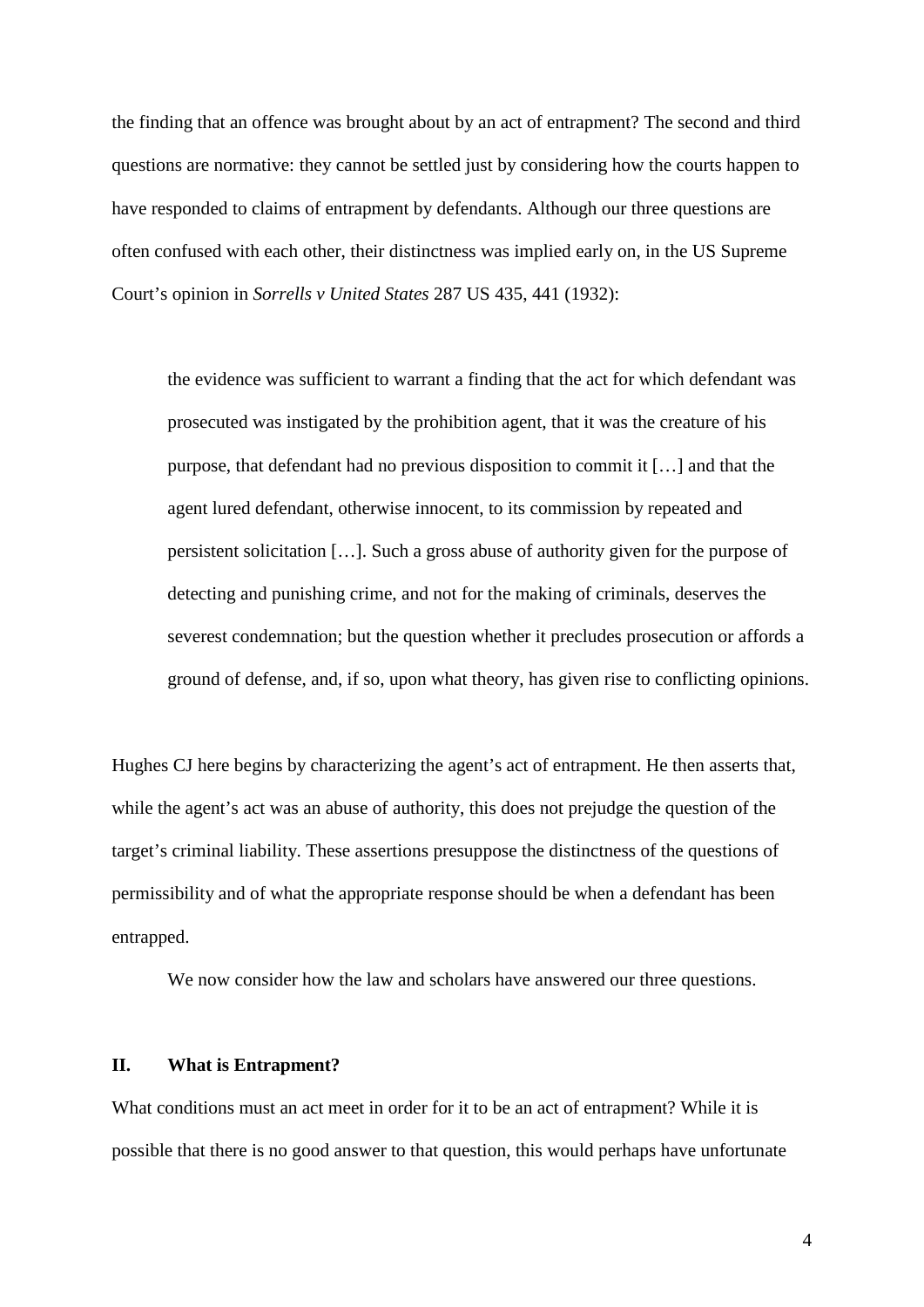consequences for the law, and it is not a conclusion hastily to be embraced. At present, the question is more often addressed in passing than in detail. Case law and the literature exhibit a multitude of conflicting views on it. Moreover, there has been a propensity, especially in the USA, inadequately to distinguish it from the question whether the defendant can reasonably be held culpable. The tendency to define entrapment in ways that already incorporate considerations of permissibility, impermissibility, culpability, or the lack thereof arguably fosters confusion. As *Sorrells* allows, the question of what entrapment *is* admits of treatment as distinct from questions about permissibility and culpability; answering it before attempting to answer any normative questions seems to be apt methodology.

While US legal thought on entrapment was forged in the state courts in the late nineteenth century, federal cases predominate from *Sorrells* onwards. Associate Justice Roberts defined entrapment as:

the conception and planning of an offense by an officer, and his procurement of its commission by one who would not have perpetrated it except for the trickery, persuasion, or fraud of the officer.

*Sorrells v United States* 287 US 435, 454 (1932), Roberts J, concurring

This definition includes some elements that commonly feature in later definitions. These include the following conditions (stated in our terms): (i) the entrapping agent is a lawenforcement agent; (ii) the agent intends that the target perform an act (of the agent's devising) that is a criminal offence; (iii) the agent procures that act via 'trickery, persuasion or fraud'; (iv) the target would not have performed the act if the agent had not procured it.

While *Sorrells* did involve such deception, condition (iii) allows for, but does not require, that the agent deceive the target. Subsequently, however, the US Supreme Court and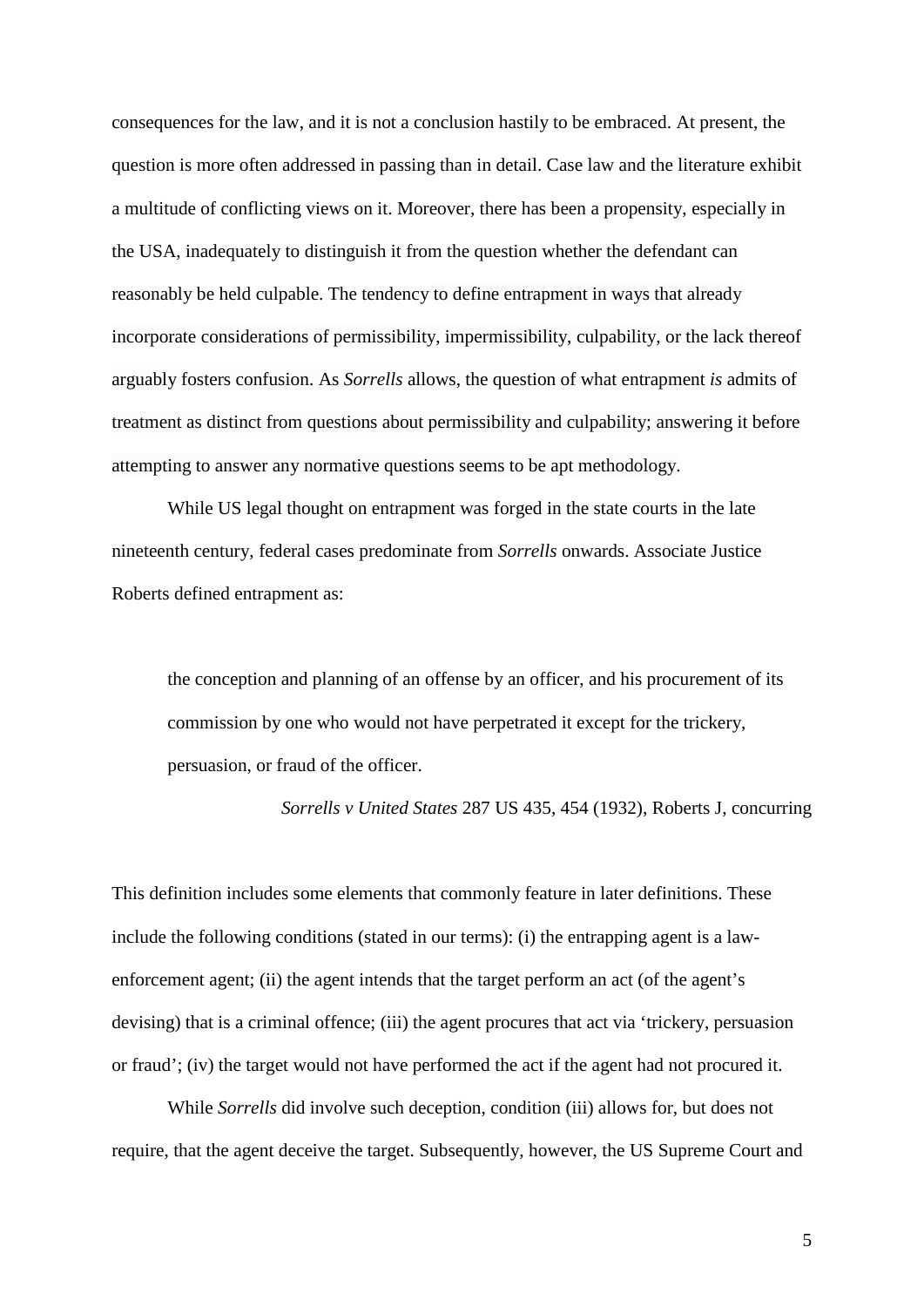scholars have often included a deception condition. Likewise, the definition allows for, but does not require, that the agent tempt, or try to tempt, the target. Considerations of temptation feature in the Court's subsequent cases, but these fall short of amounting to the introduction of a temptation condition; scholars, however, have often included one.

In relation to condition (iii), we may distinguish between entrapment (which necessarily involves procurement) and the mere presentation of an opportunity: this distinction, or one close to it, is subsequently made by the Court, e.g., in *Jacobson v United States*, 503 US 540, 549–50 (1992), and in many other jurisdictions (see Section IV).

Condition (iv) is a counterfactual condition. Since procuring an action is a way of bringing it about, (iii) seems to render (iv) at least partly redundant. Dispensing with (iv) may also be desirable, given that it rests upon a contentious, counterfactual, philosophy of causation.

A controversy about predisposition has exercised the US Supreme Court since *Sorrells*. It relates to the dispute, played out in the Court, between 'subjectivist' and 'objectivist' approaches to entrapment. Subjectivism focuses upon the target's predisposition. According to the Court in *Sorrells*:

the defense of entrapment is not simply that the particular act was committed at the instance of government officials. […] The predisposition and criminal design of the defendant are relevant. But the issues raised and the evidence adduced must be pertinent to *the controlling question whether the defendant is a person otherwise innocent whom the government is seeking to punish for an alleged offense which is the product of the creative activity of its own officials*. If that is the fact, common justice requires that the accused be permitted to prove it. The government in such a case is in no position to object to evidence of the activities of its representatives in relation to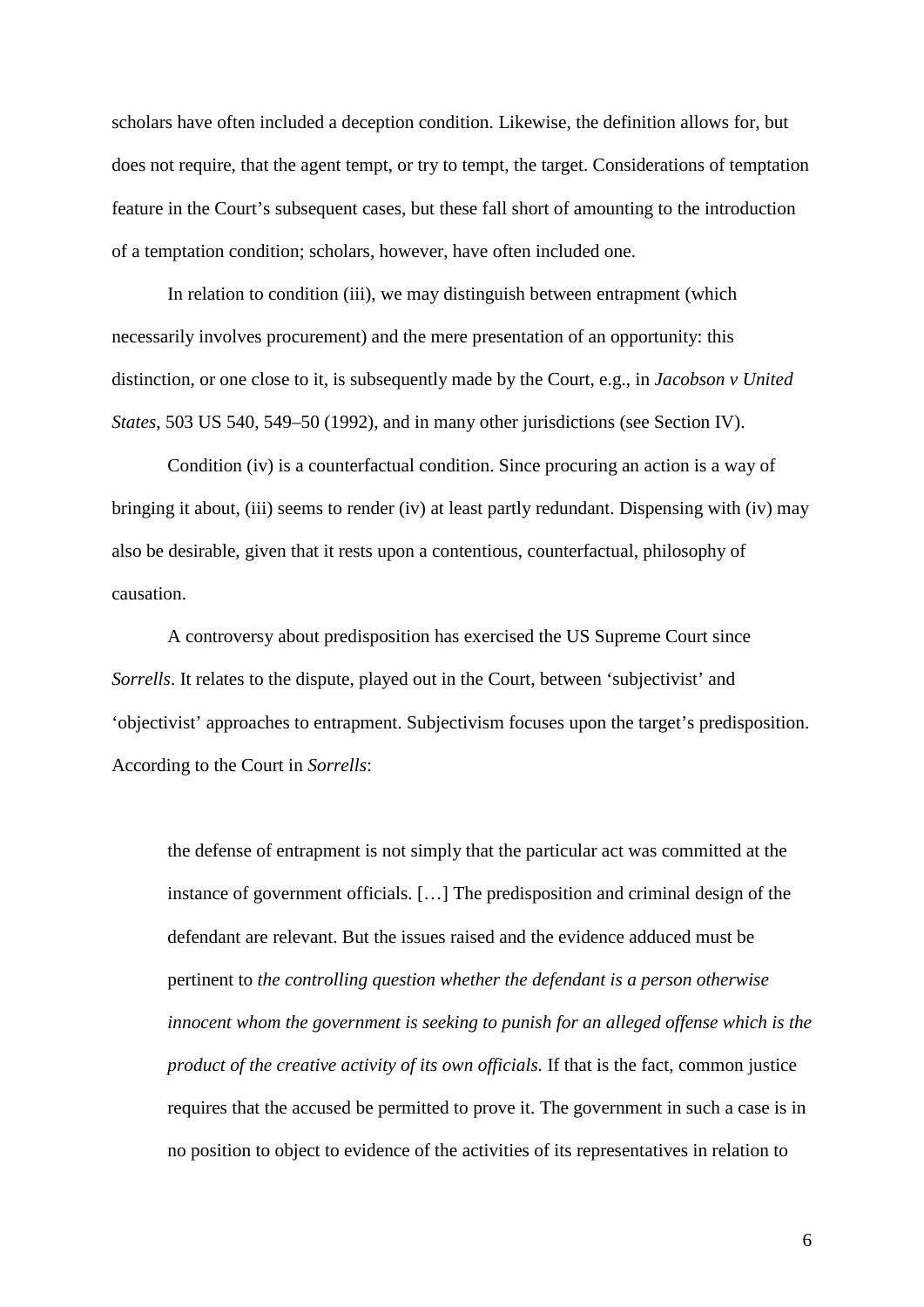the accused, and, if the defendant seeks acquittal by reason of entrapment, he cannot complain of an appropriate and searching inquiry into his own conduct and predisposition as bearing upon that issue.

*Sorrells v United States* 287 US 435, 451 (1932), our italics

Objectivism focuses upon the agent's conduct, as in this early statement of it:

[...] courts must be closed to the trial of a crime instigated by the government's own agents. No other issue, no comparison of equities as between the guilty official and the guilty defendant, has any place in the enforcement of this overruling principle of public policy.

*Sorrells v United States* 287 US 435, 459 (1932), Roberts J, concurring

The debate, particularly prominent at the US Supreme Court, about the relevance of predisposition is better conceived of not as concerning whether the absence of predisposition is necessary to entrapment's having occurred, but rather as about the conditions for the applicability of the entrapment defence (or alternatives to it applicable in the jurisdiction). B. Grant Stitt and Gene G. James write:

Neither the subjective nor the objective test is a test of whether entrapment *in fact*  took place. […] The subjective and objective tests are criteria for determining whether people are to be held accountable for the crimes that they were entrapped into committing.

'Entrapment and the Entrapment Defense: Dilemmas for a Democratic Society', (1984) 3 Law and Philosophy 111, 114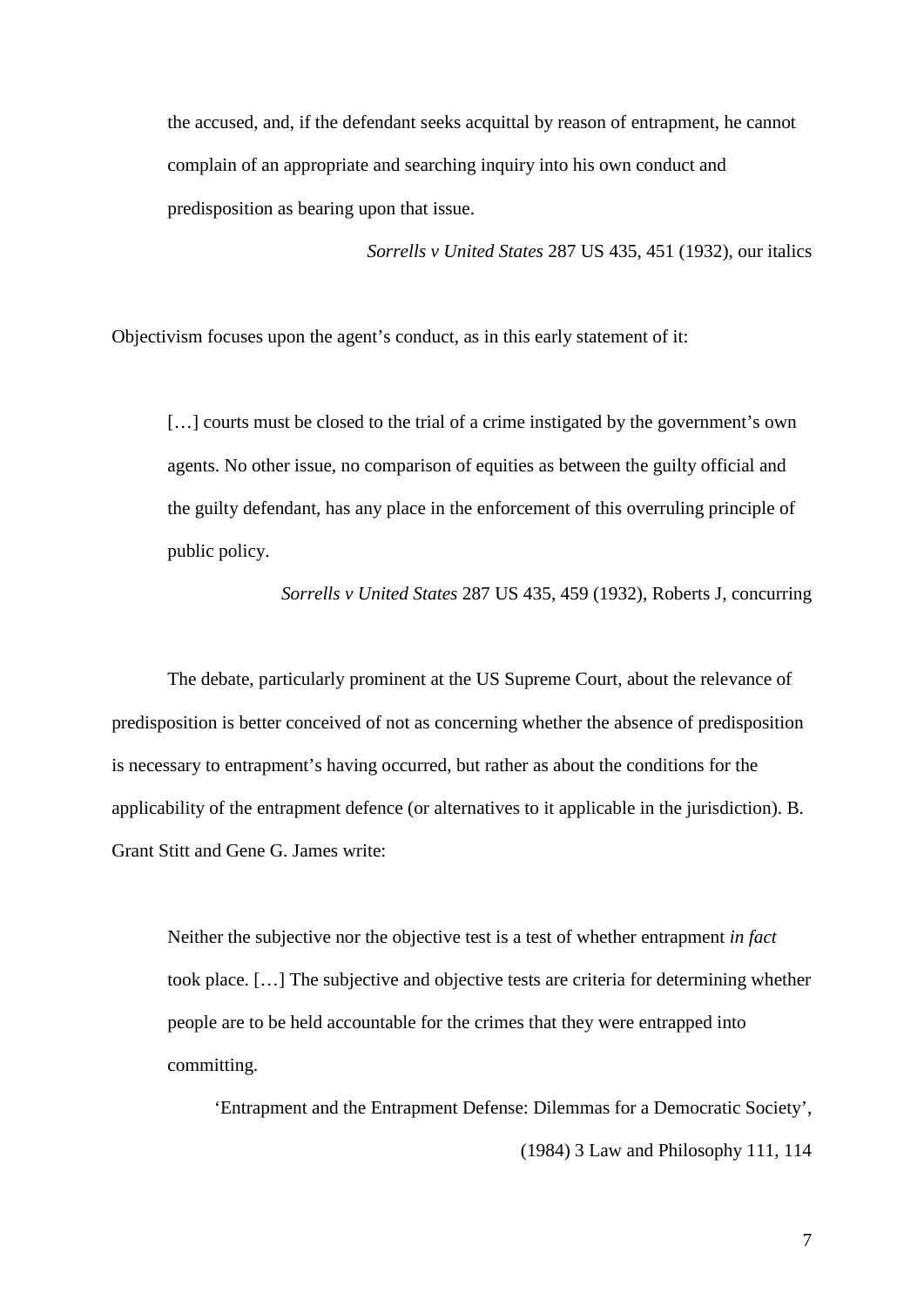Accordingly, and as the divergent approaches of the criminal courts in different jurisdictions to entrapment scenarios might suggest, there is a core concept of entrapment that is neutral between subjectivists and objectivists about the appropriate response of the courts to entrapment scenarios. Conditions (i)–(iv) above can be seen as seeking to explicate such a concept. Plausibly, conceptual clarity favours defining entrapment in a manner consistent with both subjectivist and objectivist approaches to its implications for the criminal process (if this can be done).

#### **III. Entrapment and Law Enforcement**

Although some judges and commentators reserve the term 'entrapment' for what they regard as illegitimate acts, we assume a neutral usage that keeps open the question about entrapment's permissibility. At its most stringent, objectivism maintains that entrapment is impermissible, no matter the target. Objectivist judges at the US Supreme Court have opposed entrapment on such grounds as the following.

- Entrapment is inconsistent with the duty of law-enforcement agents to prevent, rather than to create, crime: *Sherman v United States*, 356 US 369, 384 (1958) (Frankfurter J, concurring); *United States v Russell*, 411 US 423, 445, 449 (1973) (Stewart J, dissenting). (Subjectivists sometimes support a weaker version of this objection, that restricts it to when the target is not predisposed: *Sorrells v United States*, 287 US 435, 441 (1932).)
- Furthermore, it fails genuinely to detect crime: *Sherman* 384 (Frankfurter J, concurring).
- It is inimical to 'the purity' or 'integrity' of 'government and its processes': *Sorrells* 455, cf. 457 (Roberts J, concurring); *Russell* 445 (Stewart J, dissenting).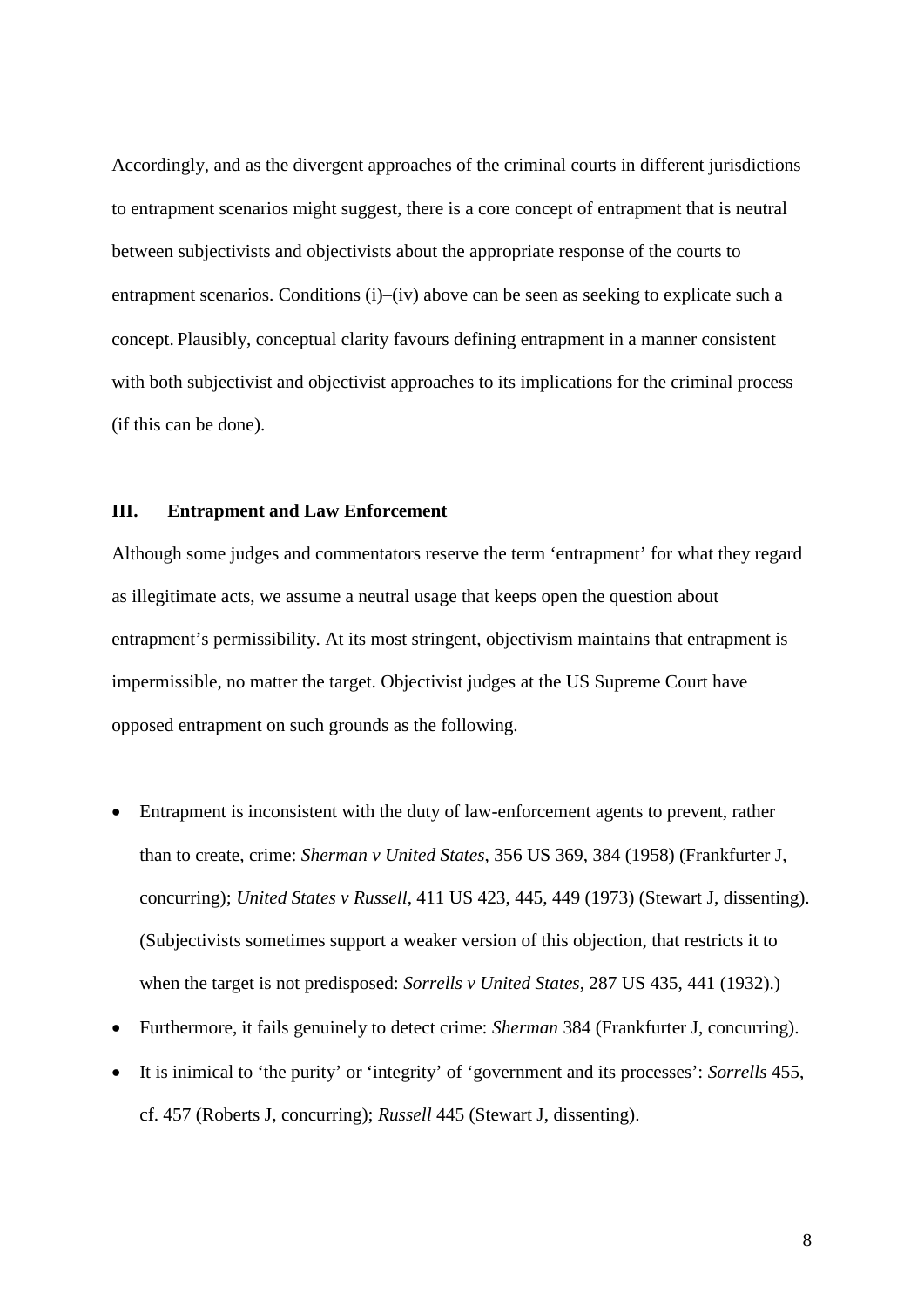• It might undermine public confidence in the criminal-justice system and, thereby, the rule of law: *Sherman* 380 (Frankfurter J, concurring).

In academic work, these objections have been mirrored in the objections that entrapment (at least without, and often despite, reasonable suspicion): creates crime and thereby results in 'incoherence' or 'inconsistency' in the system of criminal justice (Dworkin, Ashworth); fails to accomplish genuine detection (Dworkin); breaches the 'integrity' of the system (Ashworth, Leverick and Stark); and is inimical to democratic values (Stitt and James). Among numerous further objections from scholars are that entrapment appears inconsistent with the presumption of innocence (Körner), that it is oppressive to the defendant (Leverick and Stark), that it is an abuse of process (Leverick and Stark), that it objectionably subverts the target's autonomy (Hughes), that it is readily open to abuses such as the victimization of personal or political enemies, the silencing of opponents and blackmail (Marx, Stitt and James), and that, by reason of the 'dirty hands' involved in entrapment, the state lacks the standing to condemn the target (Ho, Leverick and Stark). An objection that features, at least in the background, in the thinking of many of entrapment's strong opponents, is that entrapment involves treating the target as a mere means towards their own conviction (Leverick and Stark).

Judges at the US Supreme Court that have seen entrapment as permissible in some circumstances have argued that resort to it facilitates the detection of some crimes otherwise impossible or difficult to detect, and that due process does not always debar it: e.g., *Hampton v United States* 425 US 484, 495, Footnote 7 (1976) (Powell J, concurring). Pragmatic considerations about detection, however, neither settle normative questions of justice and ethics nor establish that detecting crime is a dominant end that other ends or values (including those to which objectivists commonly appeal) must subserve.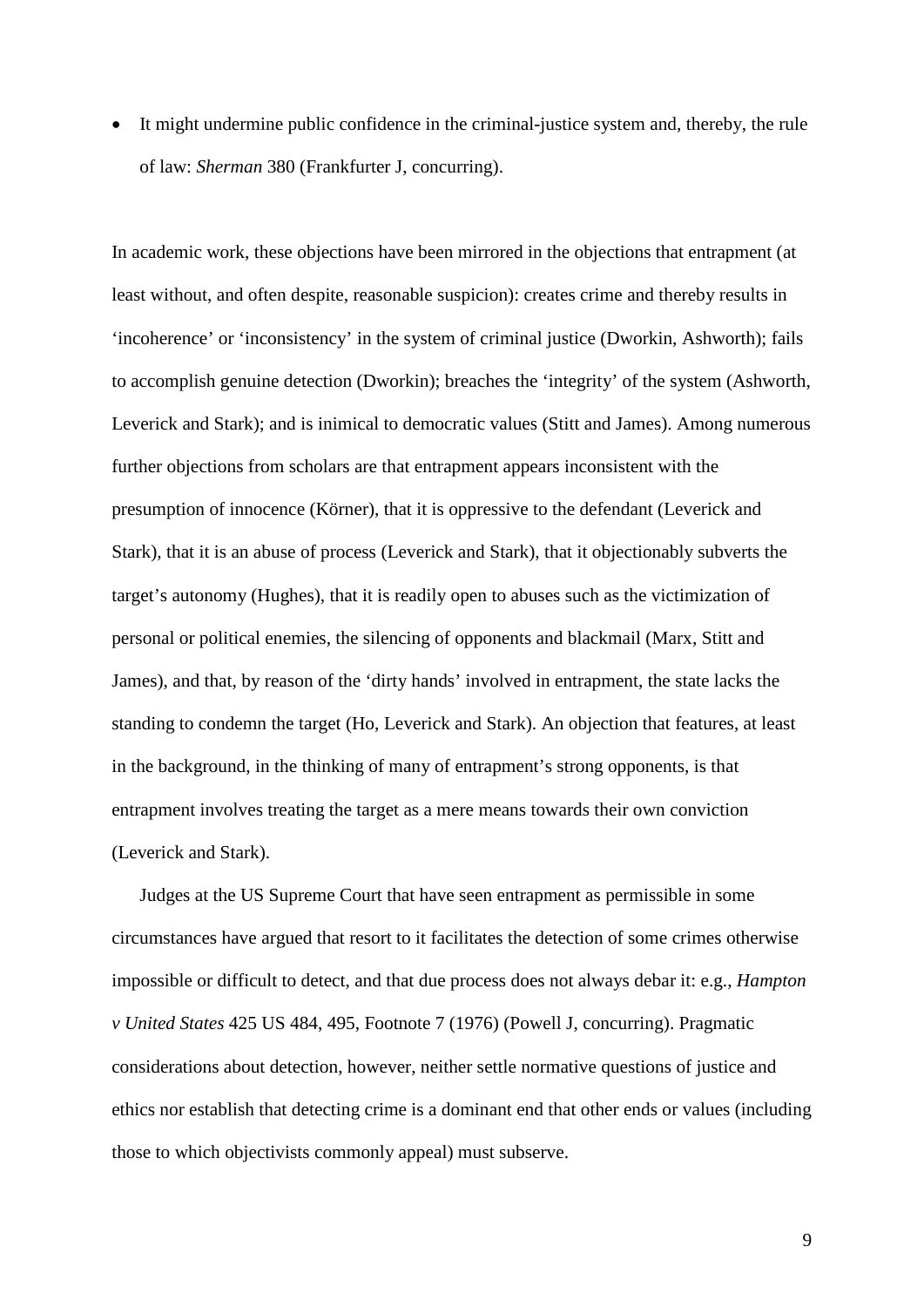Entrapment's most stringent critics have stated relatively clearly both their view that entrapment is impermissible, no matter the status or predisposition of the target, and their reasons for holding that view. By contrast, the reasons behind the contrary view that entrapment is permissible when the target is predisposed, or reasonably suspected of being a habitual criminal, await comparable articulation and defence. The view that entrapping the predisposed can be a just practice, while entrapping a person that lacks predisposition is generally unjust, seems more often to have been treated as obvious than rationally defended. Subjectivists that adopt it are faced with the problem of why the stated injustice of entrapping someone lacking predisposition is not also held to apply to like cases of private entrapment.

### **IV. Entrapment and Criminal Justice**

The question whether entrapment 'precludes prosecution or affords a ground of defense, and, if so, upon what theory' (*Sorrells* 441) remains pertinent, as does the broader question of how the courts should respond to entrapment scenarios. The disparate ways in which different jurisdictions treat entrapment, the dispute between subjectivists and objectivists (which remains unresolved from a philosophical point-of-view), recent controversies in Germany, and the absence of well-articulated entrapment doctrines in many jurisdictions (e.g., India and the Republic of Ireland) show these to be live questions.

#### **1. Australia**

The courts have repeatedly rejected the idea of a substantive entrapment defence. Before *Ridgeway v The Queen* [1995] HCA 66, (1995) 184 CLR 19 many of the state courts in Australia inclined as a response to entrapment towards a permanent stay of proceedings on the basis of an abuse of process, and those in other states towards discretionary exclusion of evidence. In *Ridgeway*, the High Court of Australia rejected the arguments for a permanent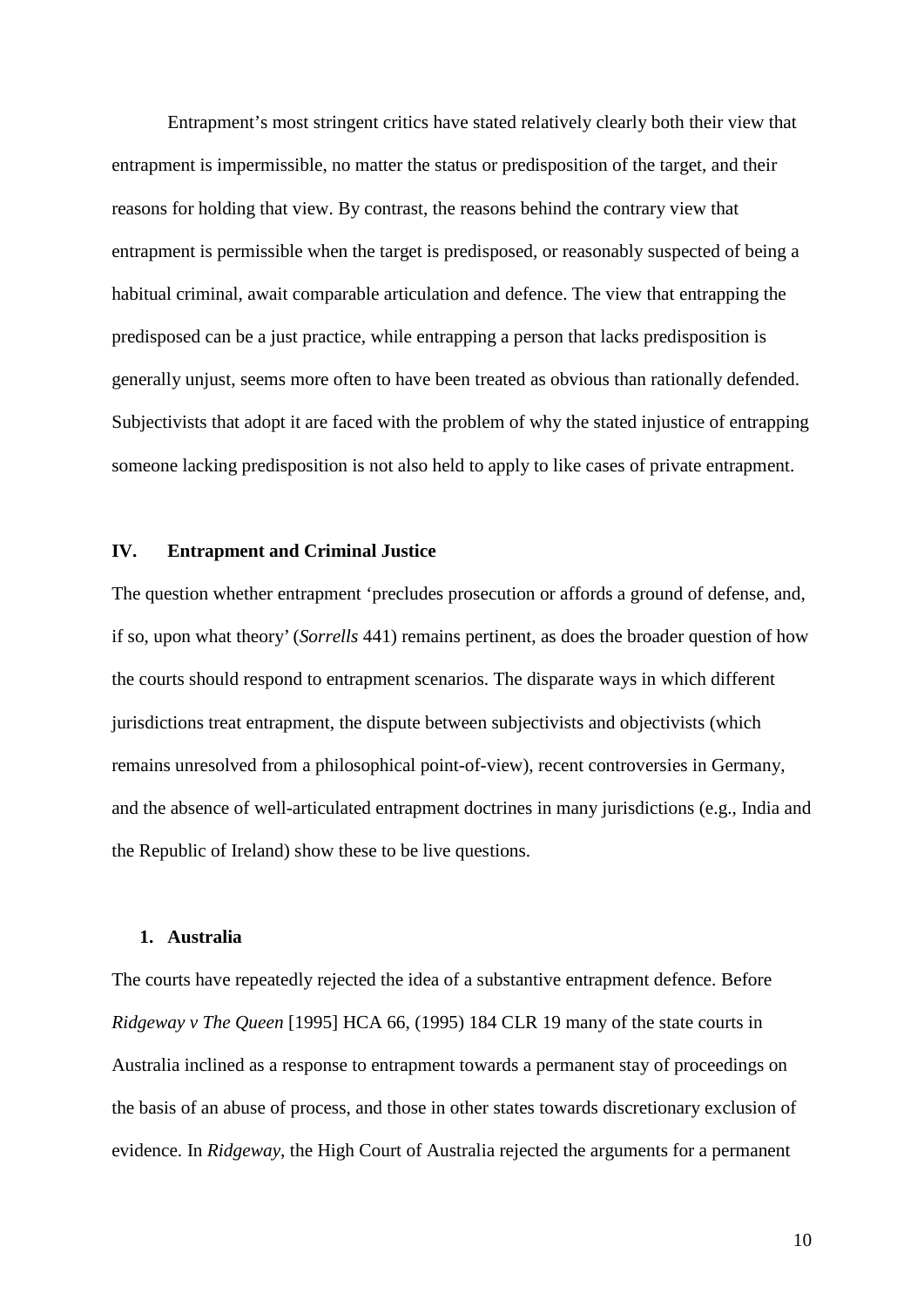stay, pointing out instead that the Australian courts already had the discretion to exclude evidence that had been obtained, in an illegal or otherwise improper manner, via procurement of an offence (or an element of it), and that if the exclusion of this evidence would remove all reasonable prospect of a conviction, then the court could stay proceedings on that ground. The High Court reached this position for reasons of public policy concerning the integrity of the courts, observance of the law by law-enforcement agents, and the propriety of the conduct of those agents, not principally for considerations about citizens' rights, or in connection with any specific unfairness to the accused. In response to *Ridgeway*, the federal government and the states of New South Wales, Queensland and South Australia, legislated to allow lawenforcement agents or their deputies to engage in illegal activity as part of controlled activities or operations, deeming evidence obtained thereby as not necessarily inadmissible: the court's discretion to exclude evidence is to be exercised only when the court considers the agent's conduct to be so grave as to require a remedy that outweighs the public interest in conviction.

#### **2. Canada**

In *Kirzner v The Queen* 1977 CanLII 38 (SCC), [1978] 2 SCR 487, entrapment was characterized as involving 'the use of *agents provocateurs* who go beyond mere solicitation or encouragement and initiate a criminal design for the purpose of entrapping a person in order to prosecute him' (494). In *Amato v The Queen* 1982 CanLII 31 (SCC), [1982] 2 SCR 418, the Court settled on the view that a stay of proceedings was the appropriate response to entrapment and it deemed mitigation at sentencing unsatisfactory. *[R v Mack](http://www.canlii.org/en/ca/scc/doc/1988/1988canlii24/1988canlii24.html)* 1988 CanLII 24 (SCC), [1988] 2 SCR 903, 965 clarifies that, while reasonable suspicion is required if the agent's presentation of an opportunity to perform a criminal act is to be justifiable, neither reasonable suspicion nor the target's predisposition can justify the agent in going beyond the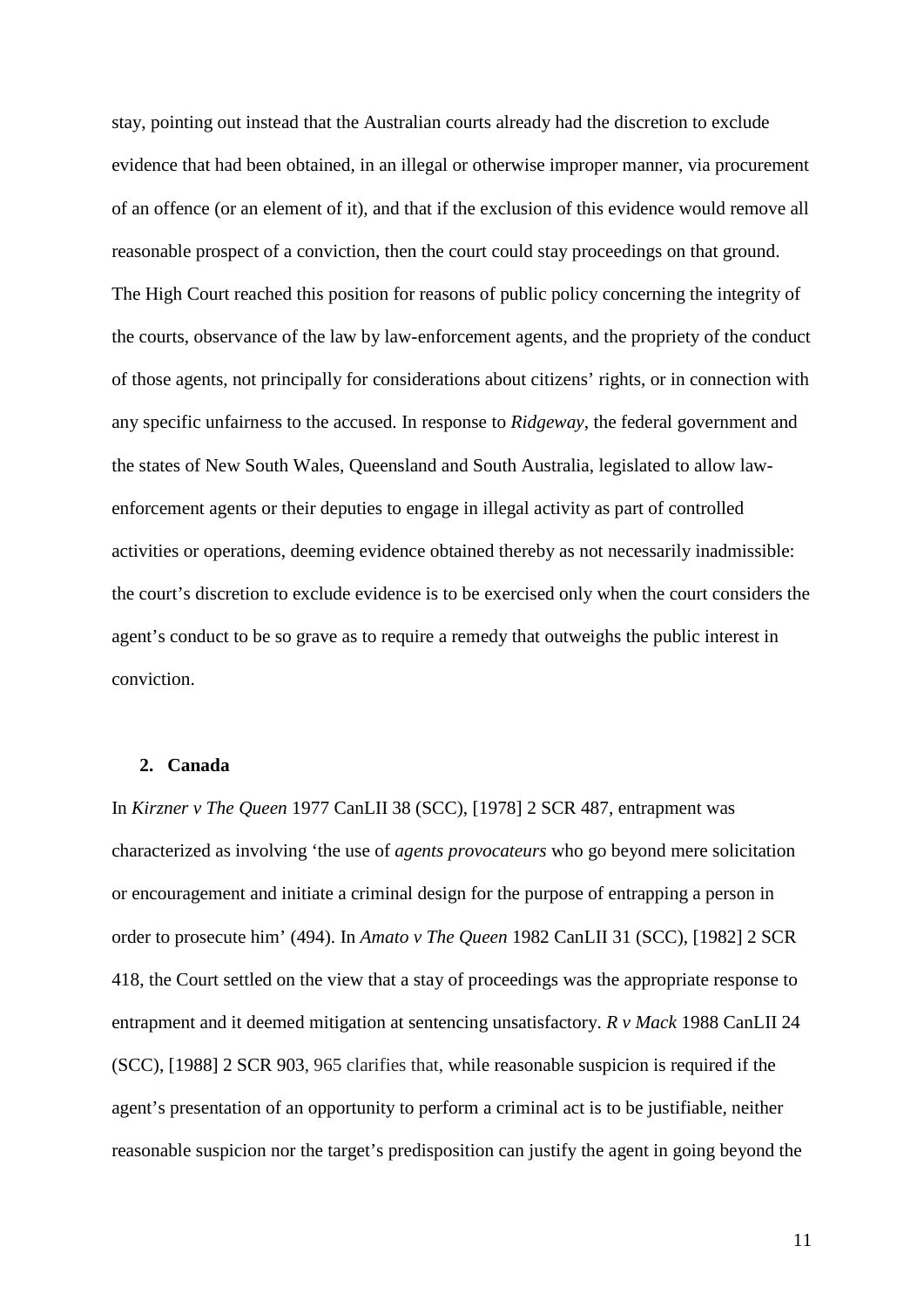mere presentation of an opportunity. In fact, the Court holds that entrapment occurs whenever:

(a) the authorities provide a person with an opportunity to commit an offence without acting on a reasonable suspicion that this person is already engaged in criminal activity or pursuant to a *bona fide* inquiry;

(b) although having such a reasonable suspicion or acting in the course of a *bona fide* inquiry, they go beyond providing an opportunity and induce the commission of an offence.

*[R v Mack](http://www.canlii.org/en/ca/scc/doc/1988/1988canlii24/1988canlii24.html)*, 964 [134]–[135]

*[R v Barnes](http://www.canlii.org/en/ca/scc/doc/1991/1991canlii84/1991canlii84.html)* 1991 CanLII 84 (SCC), [1991] 1 SCR 449, 460–461 [22]–[23], citing *[Mack](http://www.canlii.org/en/ca/scc/doc/1988/1988canlii24/1988canlii24.html)* 956, holds that *bona fide* inquiry may include the presentation of an opportunity to an individual about whom, specifically, there is no reasonable suspicion, provided that the individual is present in an area where there is known to be regular relevant criminal activity, such as drug dealing.

### **3. England and Wales**

In *R v Sang* [1979] UKHL 3, [1980] AC 402, Lord Diplock, in giving the leading judgment, asserted that:

It is no part of a judge's function to exercise disciplinary powers over the police or prosecution as respects the way in which evidence to be used at the trial is obtained by them. […] However much the judge may dislike the way in which a particular piece of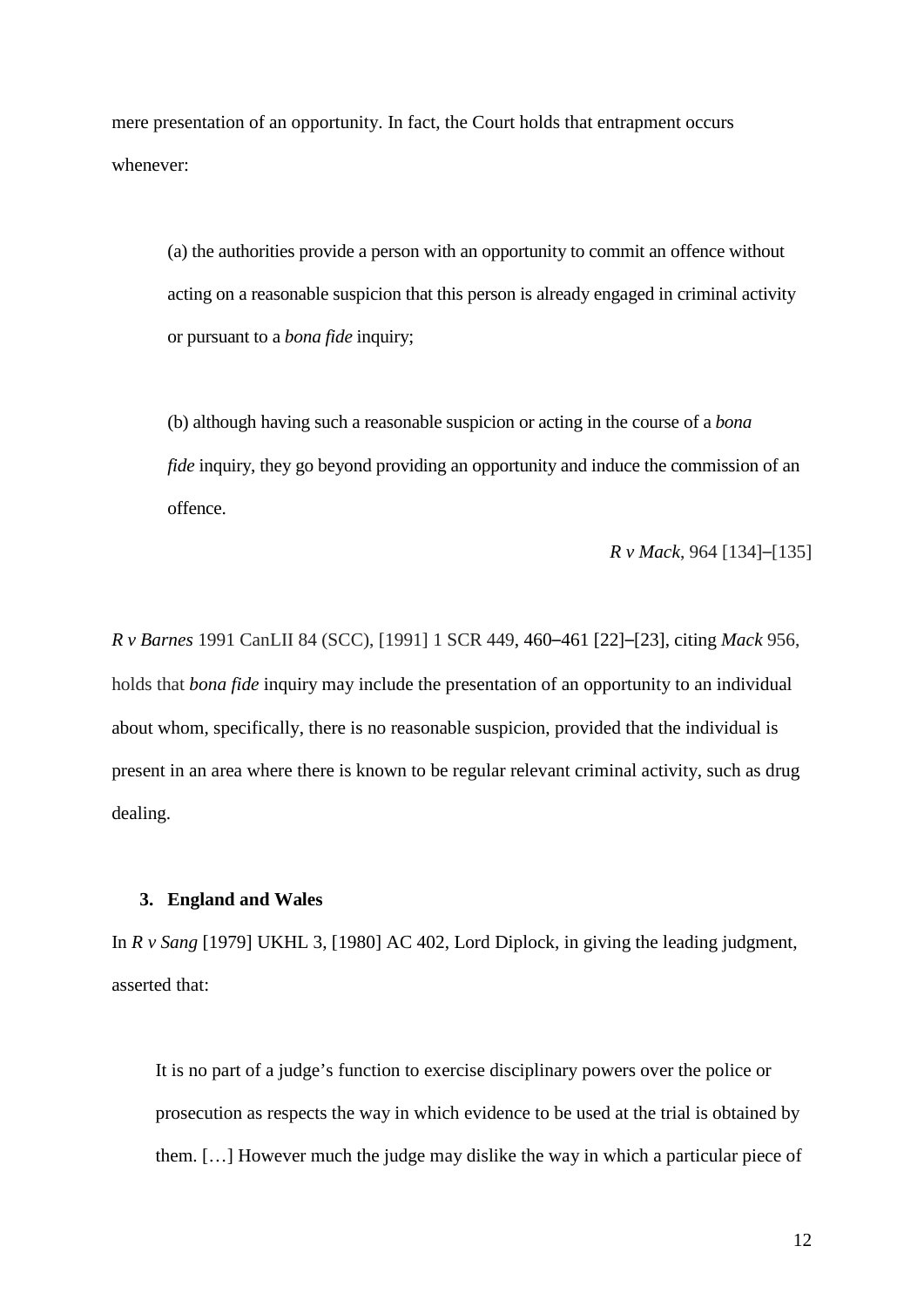evidence was obtained before proceedings were commenced, if it is admissible evidence probative of the accused's guilt it is no part of his judicial function to exclude it for this reason. […] Save with regard to admissions and confessions and generally with regard to evidence obtained from the accused after commission of the offence, he has no discretion to refuse to admit relevant admissible evidence on the ground that it was obtained by improper or unfair means. The court is not concerned with how it was obtained. It is no ground for the exercise of discretion to exclude that the evidence was obtained as the result of the activities of an agent provocateur. *Sang* 436–437

The law was changed by the Police and Criminal Evidence Act 1984, s 78, under which evidence may be excluded at trial if it is deemed by the court to have been obtained unfairly.

In *R v Looseley* [2001] UKHL 53, [2001] 1 WLR 2060, Lord Nicholls expressed strong antipathy to entrapment and stated that, in view of both legislative and judicial developments,

English law has now developed remedies in respect of entrapment: the court may stay the relevant criminal proceedings, and the court may exclude evidence pursuant to section 78. […] [A]s a matter of principle a stay of the proceedings, or of the relevant charges, is the more appropriate form of remedy. A prosecution founded on entrapment would be an abuse of the court's process. *Looseley* 2067G [16]

Also,

the existence or absence of predisposition in the individual is not the criterion by which the acceptability of police conduct is to be decided. Predisposition does not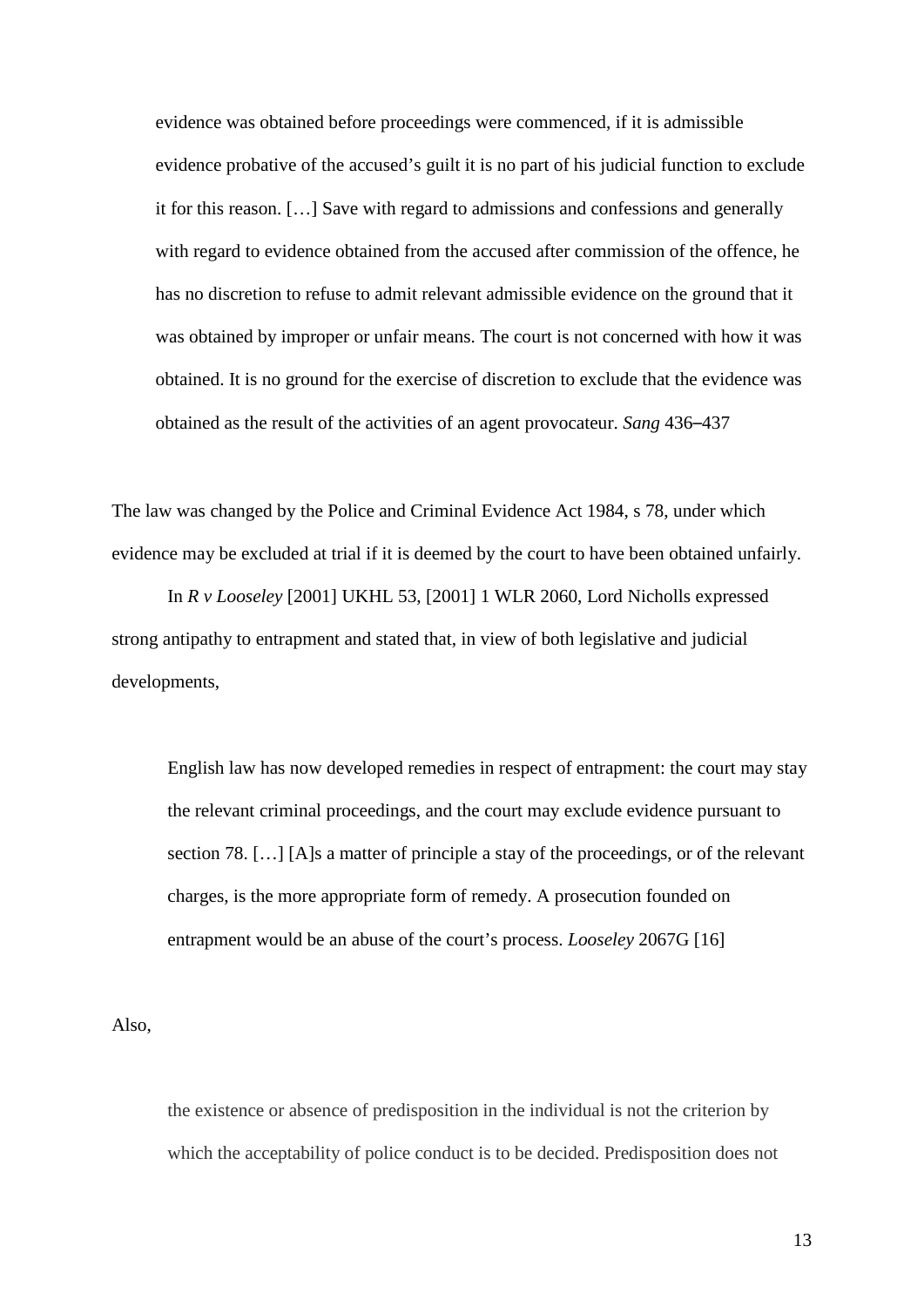make acceptable what would otherwise be unacceptable conduct on the part of the police or other law enforcement agencies. *Looseley* 2069B–C [22]

Thus, Lord Hoffmann added at 2079F [68], 'predisposition is irrelevant to whether a stay should be granted'.

#### **4. European Court of Human Rights (ECtHR)**

The ECtHR sees entrapment as breaching Article 6.1 of the European Convention of Human Rights (ECHR), which protects the right to a fair trial and includes the presumption of innocence. The right to a fair trial is construed as pertinent not just to the trial itself, but to the criminal process, including the investigation.

In *Lüdi v Switzerland* [1992] ECHR 50, (1993) 15 EHRR 173, App No. 12433/86 (15 June 1992), the European Court of Human Rights (ECtHR) upheld the use of an 'undercover agent [to investigate] criminal activity in a predominantly passive manner without using his own influence to arouse willingness to commit the act and induce criminal conduct' (*Lüdi* 178, para 21). In *Teixeira De Castro v Portugal* [1998] ECHR 52, (1999) 28 EHRR 101, App No. 25829/94 (9 June 1998), the Court found against Portugal because the police 'instigated the offence and there is nothing to suggest that without their intervention it would have been committed' (*Teixeira* 116, para 39).

*Furcht v Germany* [2014] ECHR 1138, (2015) 61 EHRR 25 (App. No. 54648/09, 23 October 2014), which consolidated the approach displayed in *Teixeira*, represents the current approach of the ECtHR to entrapment. In *Furcht*, the ECtHR did not regard mitigation at sentencing as providing sufficient redress and, while advocating no specific response from the range of alternatives in its place, it held that 'for the trial to be fair […] all evidence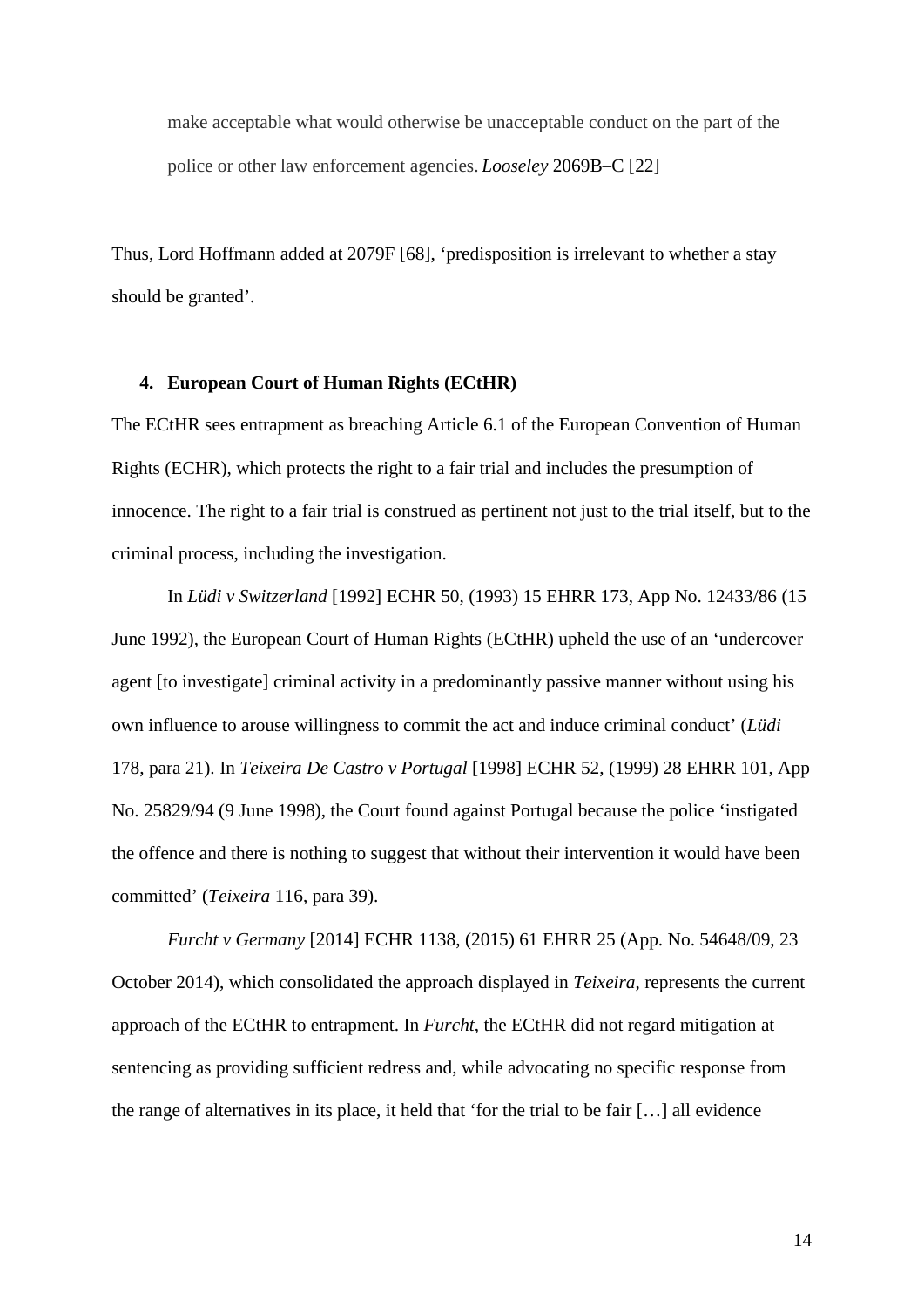obtained as a result of police incitement must be excluded or a procedure with similar consequences must apply' (717–8, para 64).

The Court viewed the following factors as indicative of incitement: the agent's conduct went beyond the 'passive' investigation of criminal activity (714, para 48); there was no reasonable suspicion that the target was already in the habit of like criminal activity when first approached (714, para 50); the target initially refused to act as the agent suggested, but the agent tried again and succeeded (715, para 52). If a defendant can reasonably submit that they were incited by a relevant agent, then the onus is on the prosecution to show that entrapment did not happen, though '[i]n practice, the authorities may be prevented from discharging this burden by the absence of formal authorisation and supervision of the undercover operation' (715, para 53). In *R v Syed* [2018] EWCA Crim 2809, [2019] 1 WLR 2459, the Court of Appeal of England and Wales stated that the concession in *Furcht* to what may be the case 'in practice' 'appears to suggest that if the state fails to discharge the burden of proof, the failure may not be fatal' (2484G, para 112).

#### **5. Federal Republic of Germany**

German law distinguishes between admissible and inadmissible 'Tatprovokation' by lawenforcement agents or their deputies (e.g., BGH, Judgment of 18 November 1999, 1 StR 221/99 (BGHSt 45, 321), see para 12, and BGH, Judgment of 19 January 2016, 4 StR  $252/15$ ).

From 1984 until 2014, when the ECtHR ruled it insufficient in *Furcht v Germany* [2014] ECHR 1138, (2015) 61 EHRR 25 (App No. 54648/09, 23 October 2014), mitigation at sentencing was normally deemed the appropriate response both to unacceptable and to acceptable entrapment, and the former would, other things being equal, have greater mitigatory force. The ECtHR's ruling has intensified the long-running controversy in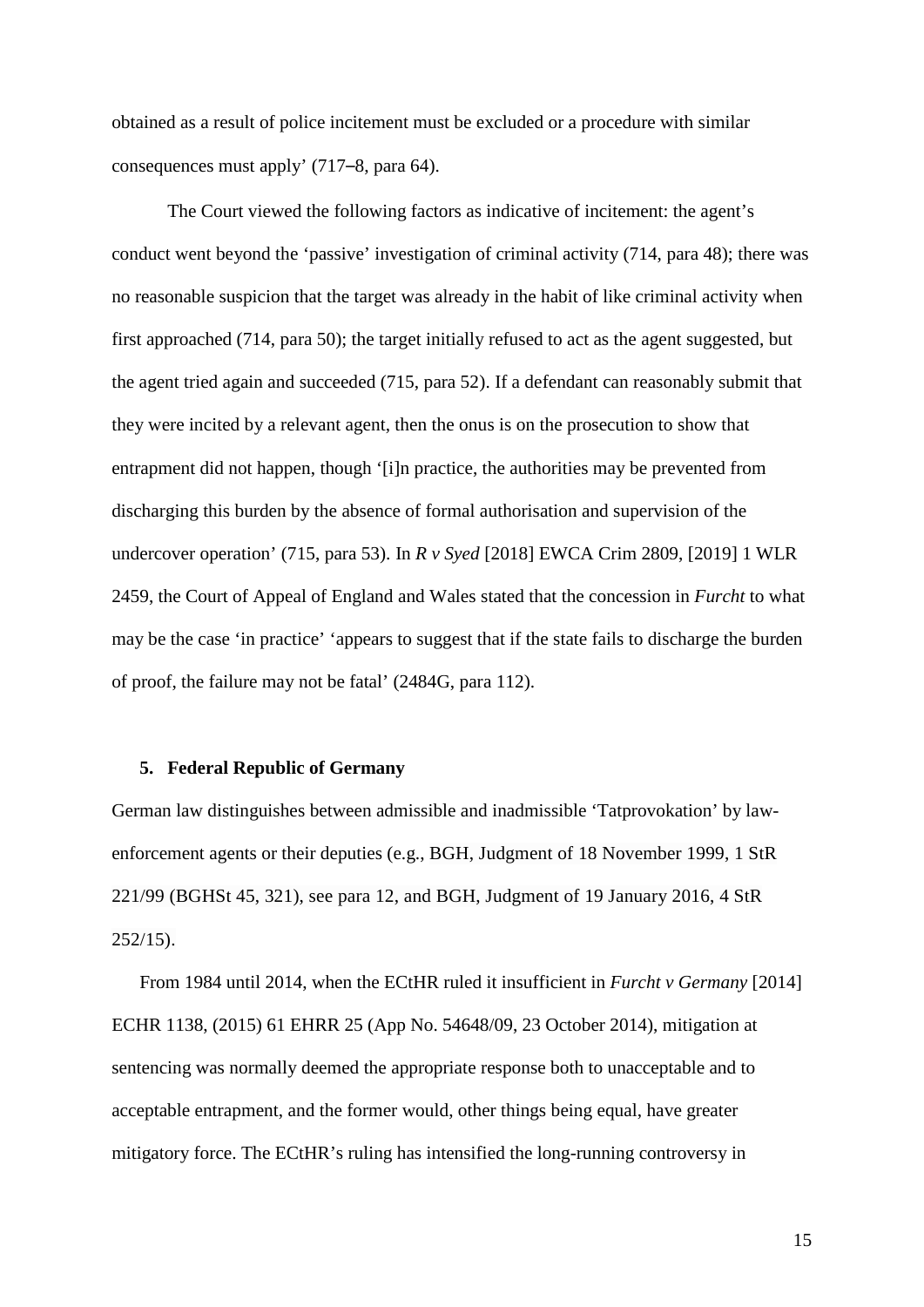Germany about the appropriate response to entrapment. The Second Criminal Panel of the BGH (BGH, Urteil v. 10.6.2015, 2 StR 97/14) followed the ECtHR in deeming the exclusion of evidence an unsatisfactory response to unacceptable entrapment (see paras 41–43). While the Second Panel instead favoured a permanent stay of proceedings, divergent responses to the ECtHR ruling in Germany have led to calls for a legislative solution.

## **6. Hong Kong**

Before *R v Looseley* [2001] UKHL 53, [2001] 1 WLR 2060, the courts took the view that entrapment could diminish responsibility. They favoured mitigation at sentencing when it was deemed to have done so (*Hong Kong Special Administrative Region v Daswani* [1997] HKLY 369). Since *Looseley,* this has co-existed with the view that, when it involves police conduct that seriously affronts 'the public conscience', entrapment can justify a permanent stay on the basis of abuse of process (*Hong Kong Special Administrative Region v Wong Kwok Hung* [2007] 1 HKC 462 (Court of Appeal) (at 467–8)).

## **7. India**

The most notable entrapment cases have involved media entrapment. While there has been relatively little discussion of entrapment by law-enforcement agents, it has been deemed impermissible in some majority judgments, and strong judicial disapproval of it dates back at least to the 1950s. In *Ramjanam Singh v State Of Bihar* AIR 1956 SC 643, 1956 CriLJ 1254 the Supreme Court of India stated:

Whatever the criminal tendencies of a man may be, he has a right to expect that he will not be deliberately tempted beyond the powers of his frail endurance and provoked into breaking the law; and more particularly by those who are the guardians and keepers of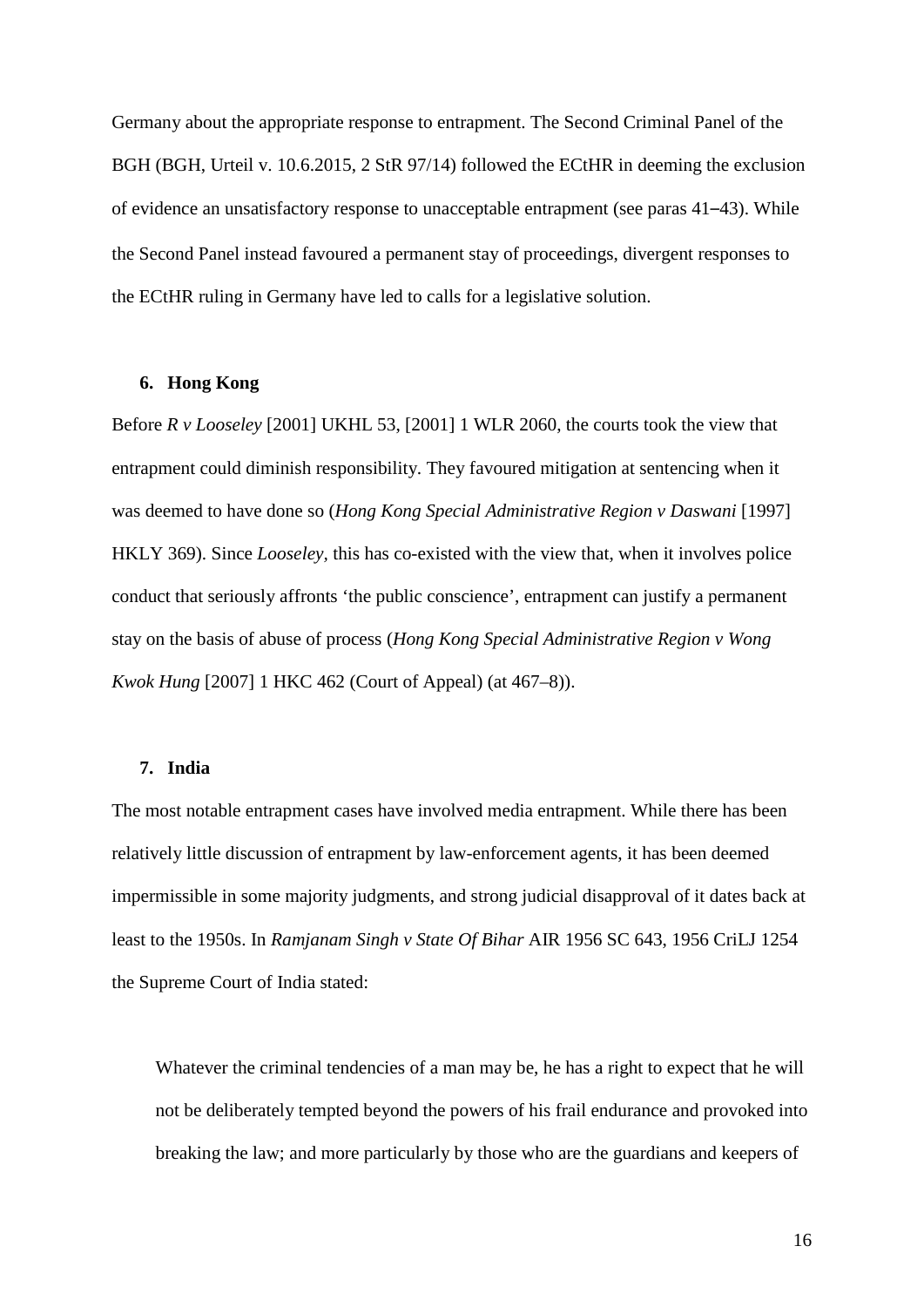the law. However regrettable the necessity of employing agents provocatures [*sic*] may be […], it is one thing to tempt a suspected offender to overt action when he is doing all he can to commit a crime and has every intention of carrying through his nefarious purpose from start to finish, and quite another to egg him on to do that which it has been finally and firmly decided shall not be done. (Bose J, at para 37)

The courts have traditionally held that relevant evidence, however attained, is admissible provided that the manner of its attainment is consistent with statutes. The Supreme Court of India said in *Umesh Kumar v State of Andhra Pradesh* [2013] INSC 833, (2013) 10 SCC 591 (Supreme Court of India, 6 September 2013) [37]:

It is a settled legal proposition that even if a document is procured by improper or illegal means, there is no bar to its admissibility if it is relevant and its genuineness is proved. If the evidence is admissible, it does not matter how it has been obtained. However, as a matter of caution, the court in exercise of its discretion may disallow certain evidence in a criminal case if the strict rules of admissibility would operate unfairly against the accused.

Other entrapment remedies have not found favour and the courts have not settled upon an approach.

#### **8. Malaysia**

In *Wan Mohd Azman bin Hassan @ Wan Ali v PP* [2010] MLJU 271, [2010] 4 MLJ 141, Abdull Hamid Embong FCJ (for the court) took the following positions:

(i) There is no entrapment defence (whether substantive or otherwise) in Malaysia.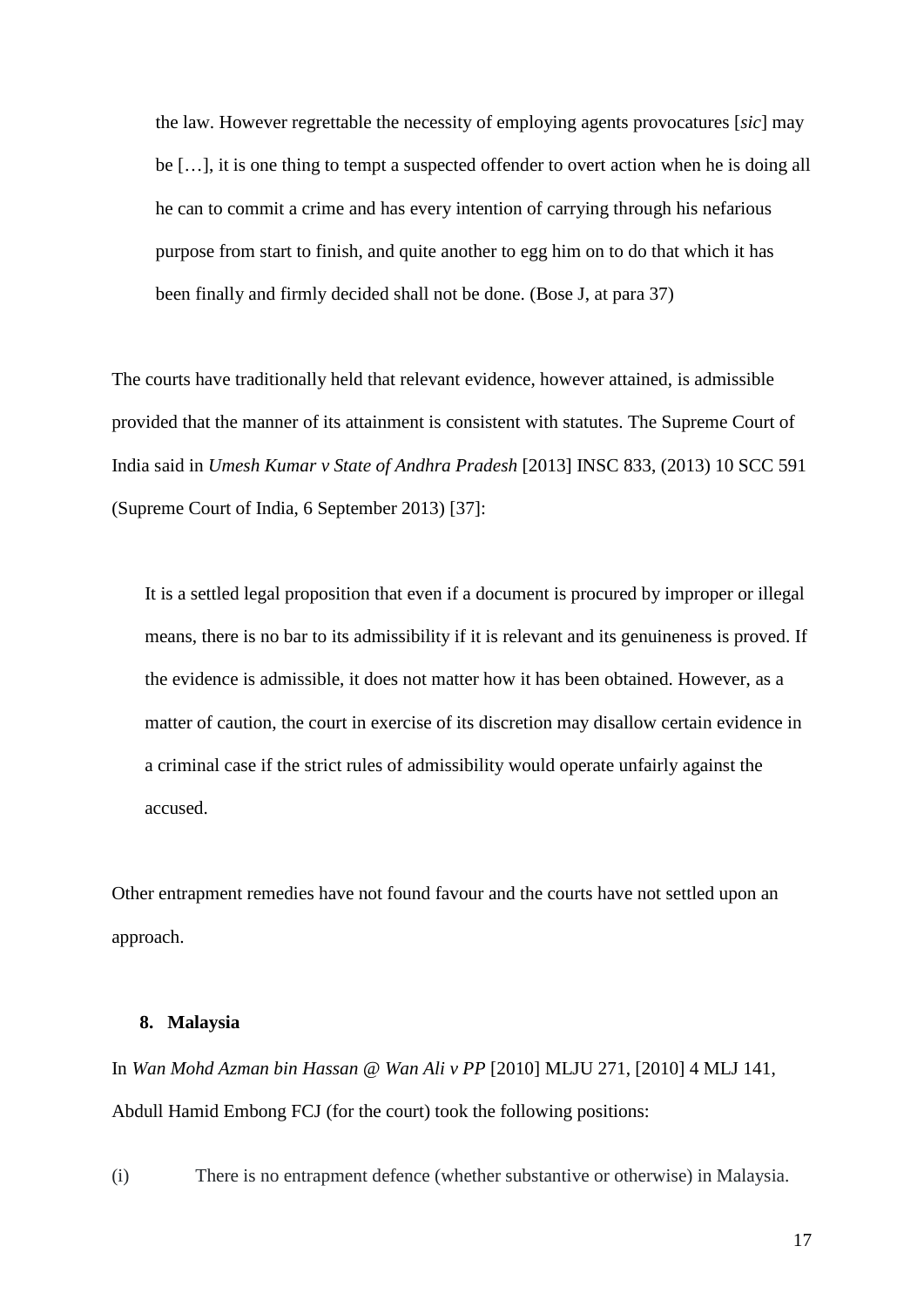- (ii) The use of *agents provocateurs* is sanctioned by the Dangerous Drugs Act 1952 s 40A. Evidence obtained thereby is admissible.
- (iii) An *agent provocateur* is not an accomplice, for (quoting *Emperor v Chaturbhuj Sahu* (1911) ILR 38 CAL *96*, 105 (Doss J) and citing *Teja Singh & Mohamed Nasir v Public Prosecutor* [1950] 1 MLJ 71 and *Goh Lai Wak v Public Prosecutor* [1994] 1 SLR 748) while an accomplice 'extends no aid to the prosecution' until *after* the commission of the offence an *agent provocateur* is an agent for the prosecution from the outset.
- (iv) That evidence was obtained in an unfair or improper manner is insufficient, under s 40A of the Dangerous Drugs Act 1952, for it to be inadmissible.
- (v) Malaysian law allows for neither a permanent stay nor for discretionary exclusion of evidence.
- (vi) These observations notwithstanding, whether a defendant was entrapped is a question of fact. For the fact to be established, however, the defendant would need to have been 'an "unwary innocent"'.

#### **9. New Zealand**

The courts distinguish between merely presenting an opportunity to commit an offence and encouraging or stimulating someone that did not already intend to commit it to do so. In the latter scenario, the court has the discretion to exclude evidence on grounds of public policy relating to abuse of process. This approach has been well-established in case law since *R v O'Shanessy* (1973) 2 CRNZ 1, and is partly embodied in the Evidence Act 2006. The courts also have a general power to stay proceedings to prevent an abuse of process: *Moevao v Department of Labour* [1980] 1 NZLR 464 CA.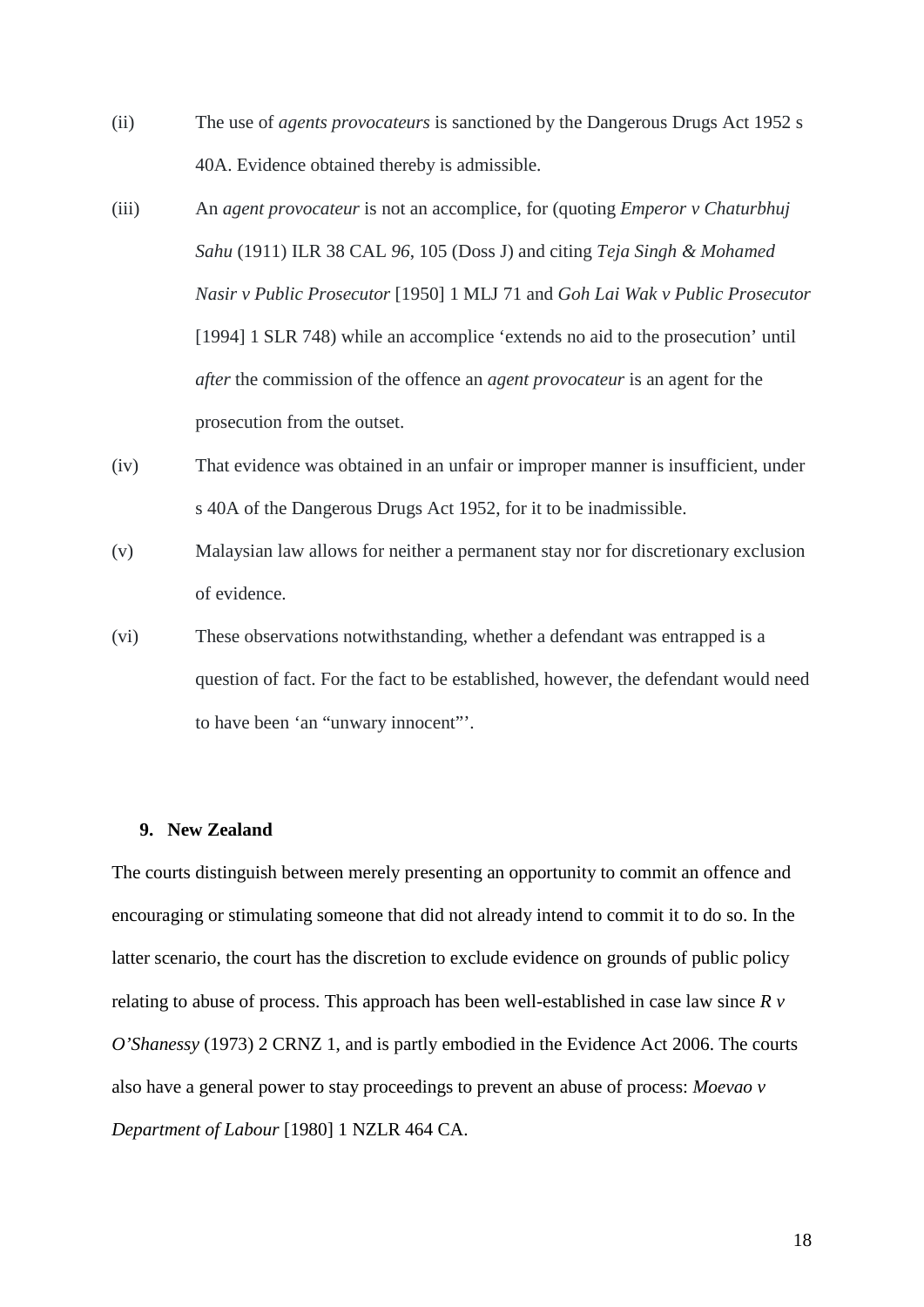#### **10. Northern Ireland**

The principles enunciated in *Looseley* hold in Northern Ireland also: *R v Bellingham* [2003] NICC 2 and *R v Kearns* [2010] NICC 32.

#### **11. Republic of Ireland**

In *DPP v Bowe and Casey* [2017] IECA 250 [55], the court described entrapment as 'a recognised basis of defence in Irish law'. Nevertheless, Ireland has not established a welldeveloped approach to entrapment. In practice, however, the courts observe the view of the ECtHR that entrapment compromises the right of the accused to a fair trial (under Article 6 of the European Convention on Human Rights). Relatedly, in their dealings with *Director of Public Prosecution v Mills* [2015] IECA 305, [2015] 1 IR 659 and *Mills v Ireland* [2017] ECHR 984, (2018) 66 EHRR SE3, the Court of Appeal and the ECtHR have criticized the absence of an adequate legislative or regulatory framework governing undercover policing in Ireland.

#### **12. Republic of South Africa**

South Africa's approach is embodied in the Criminal Procedure Act 1977, s 252A, amended by the Criminal Procedure Second Amendment Act 1996. Law-enforcement agents or their deputies may present a target with an opportunity to offend and, provided that their influence upon an offence does not go beyond having offered it as an opportunity, the evidence thereby gained is admissible (s 252A(1)). Otherwise, the discretion to exclude evidence applies (s  $252(A)(3)(a)$ ). The Act provides a long list of criteria for determining whether the agents went beyond merely offering an opportunity (s 252A(2)), and it affords a high degree of judicial discretion. The Act also instructs the court to weigh the public interest against the interests of the accused (s  $252A(3)(b)$ ). When the accused reasonably contends that the agents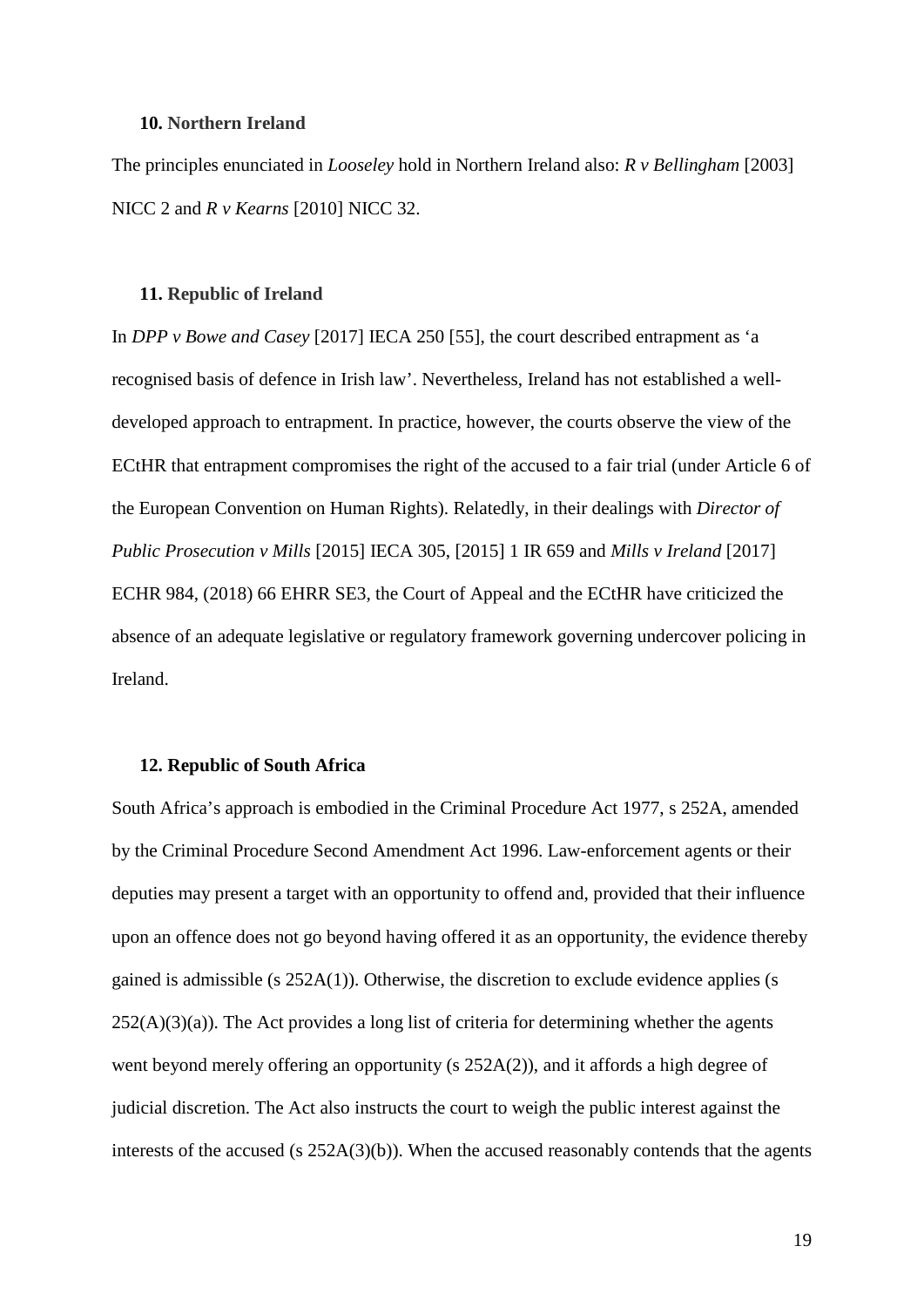did more than merely offer an opportunity, the burden of proof is placed on the prosecution to demonstrate the admissibility of the evidence (s 252A(6)).

#### **13. Scotland**

In the 2000s, Scotland moved from a position that had favoured the discretionary exclusion of evidence as a remedy for entrapment to one that favoured a permanent stay. There has been debate about whether the rationale for stay lies in abuse of process (*Brown v HM Advocate* [2002] ScotHC 65, 2002 SLT 809) or in the 'oppression' of the defendant (*Jones v HM Advocate* [2009] ScotHC HCJAC 86, 2010 JC 255).

## **14. Singapore**

The Court of Appeal has repeatedly (*How Poh Sun v PP* [1991] SGCA 22, [1991] 3 MLJ 216, 219 and subsequent cases) rejected the idea of an entrapment defence, holding (following *Sang*) that it is the business of the criminal courts to deal only with the evidence presented, rather than with the propriety with which it was gathered. According to the Court, 'If entrapment can be considered at all, it is relevant only insofar as mitigation of the sentence is concerned' (*PP v Rozman bin Jusoh* [1995] SGCA 64, [1995] 3 SLR 317, 329**)**. Moreover, 'the invocation of the court process *for the* bona fide *prosecution of criminals* […] is not an abuse of process, even though the evidence against the accused may have been obtained by state entrapment', so '*Looseley* has no application in Singapore' (*Law Society of Singapore v Tan Guat Neo Phyllis* [2007] SGHC 207, [\[2008\] 2 SLR 239,](https://1-next-westlaw-com.liverpool.idm.oclc.org/Link/Document/FullText?findType=Y&pubNum=4854&cite=%5b2008%5d+2SLRUK239&originatingDoc=I409e7969d56e11df9b8c850332338889&refType=IC&originationContext=document&transitionType=DocumentItem&contextData=(sc.Search)) [138]–[139]).

#### **15. USA**

The US federal courts are notable for their long-standing recognition of, and sustained debates about, a substantive entrapment defence: this is reflected in the large amount of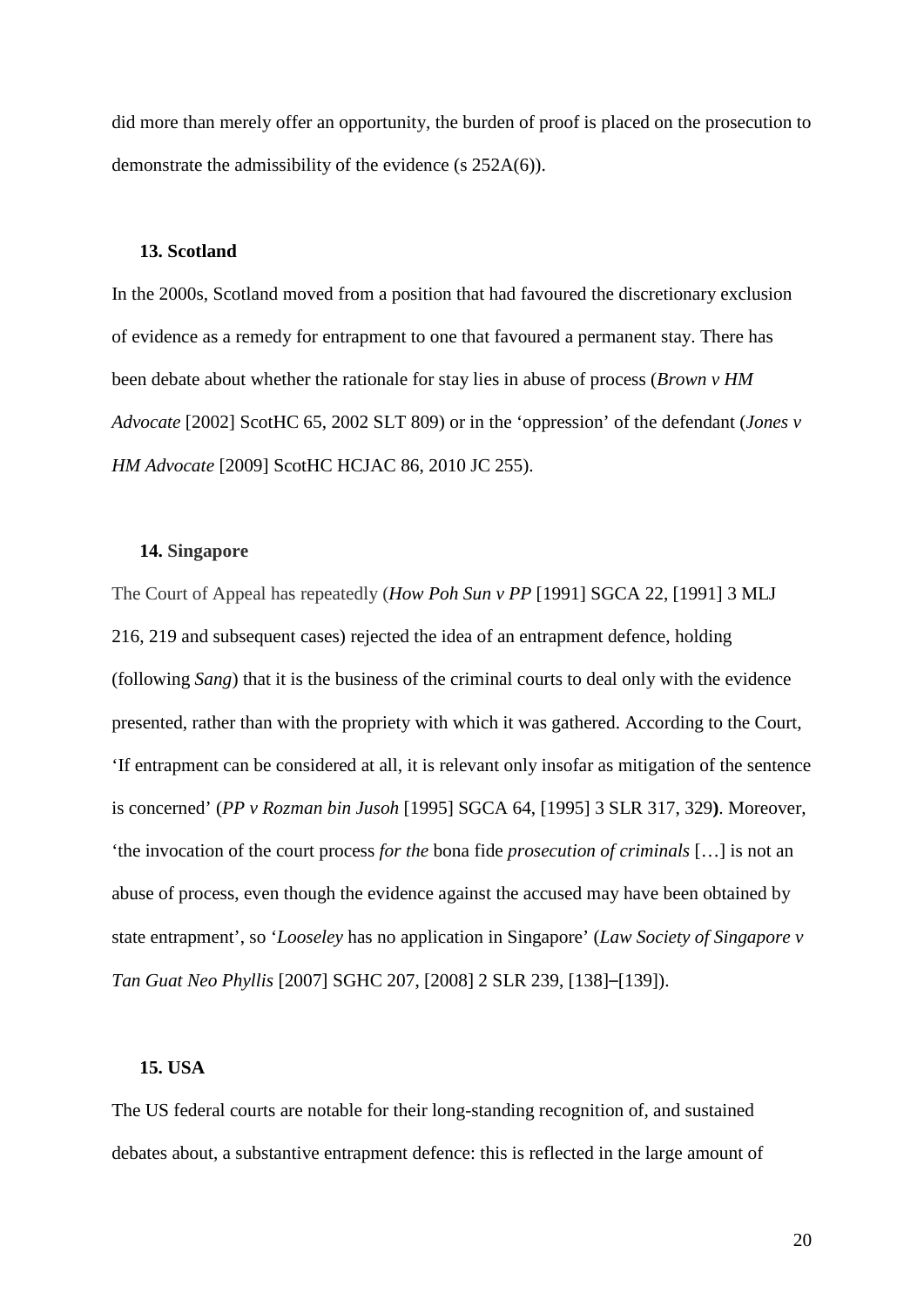scholarship on entrapment that focuses on the US federal jurisdiction. Under the subjectivism that has prevailed at the US Supreme Court, the entrapment defence rests on two core elements: (i) that the target's act was instigated by (or on behalf of) a law-enforcement agent; (ii) that the target was not predisposed. Although subjectivism has prevailed since *Sorrells*, some strong statements of objectivism have been offered from *Sorrells* through to *Hampton v United States*, 425 US 484 (1976).

*Mathews v United States*, 485 US 58 (1988) engages in the debate over whether the entrapment defence requires that the defendant should admit all elements of the offence, in particular criminal intent, with the majority concluding that it does not, and (like *Jacobson*) discusses how the notion of predisposition should be understood, particularly in relation to the point at which the agent first contacts the target.

Paul Marcus, *The Entrapment Defense* (5<sup>th</sup> edn, LexisNexis 2016) is a comprehensive study of US entrapment law. It includes coverage of cases at lower federal and state levels, as well as statutes at state level. Chapter 5 shows that in a significant minority of states, objectivist approaches to entrapment modelled on the approach in the Model Penal Code, or in one of the proposed revisions to the Federal Criminal Code, is adopted (sometimes by statute) and that some states adopt a hybrid approach.

### **V. Conclusion**

Although the debate between subjectivist and objectivist judges in the US Supreme Court has dominated in many discussions of how entrapment should be defined, it is actually the appropriate response to entrapment that it puts at the forefront, and participants on both sides tend to confuse this normative question with the definitional question.

There is a consensus among legal authorities, recognized also by many scholars, that there is a distinction, of significant legal bearing, between merely presenting a target with an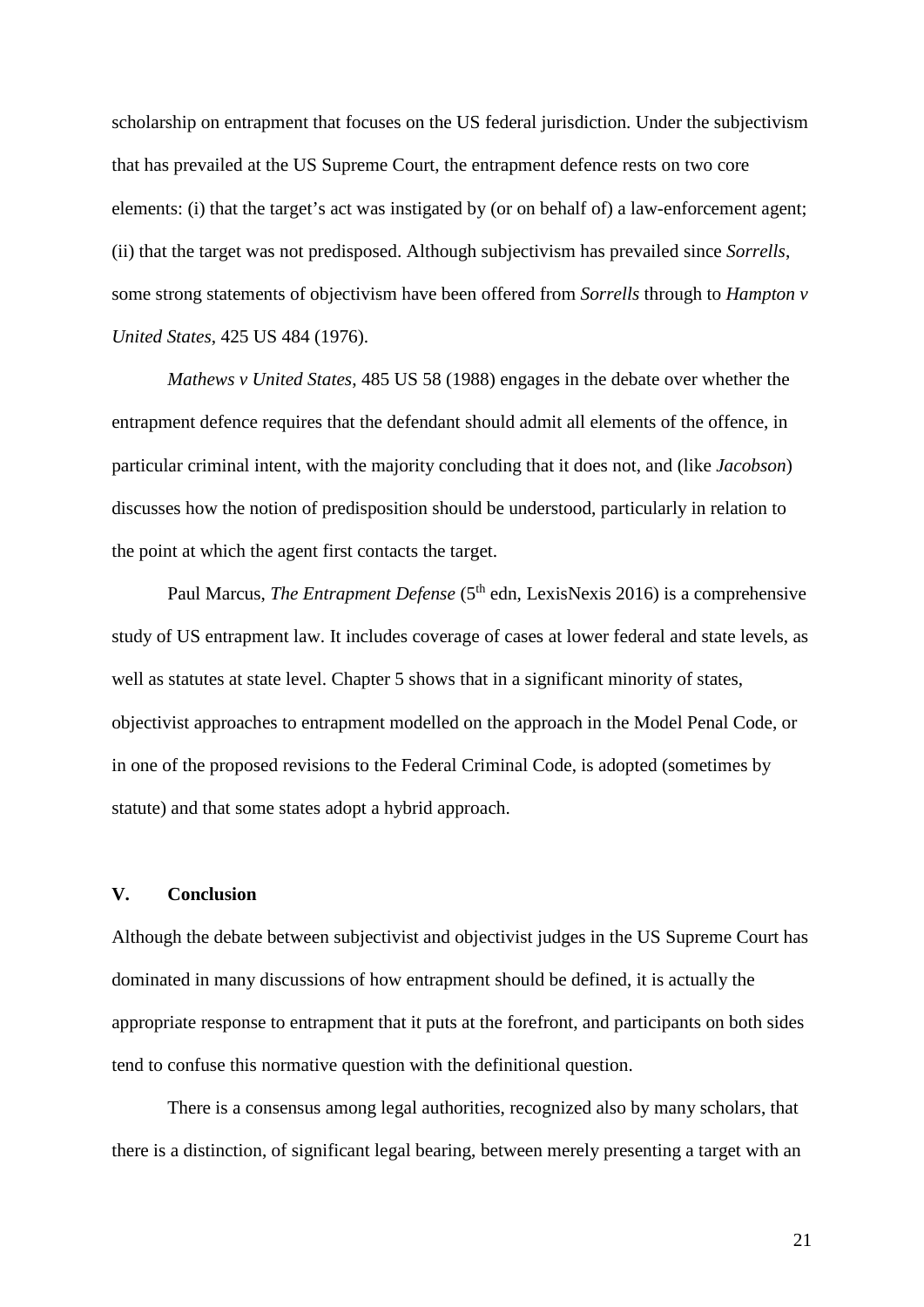opportunity to offend and encouraging the target to do so. This consensus might help foster optimism about the prospects for a definition of entrapment that is neutral concerning the appropriate administration of justice.

The legal bearing of the aforementioned distinction amounts, in some jurisdictions, to the seeing of the mere provision of an opportunity as a permissible aspect of proactive law enforcement, with measures that go beyond the mere presentation of an opportunity, and that seek to persuade, solicit or incite, being seen as harder to justify, or even as impermissible.

Most jurisdictions outside the USA that have contemplated having a substantive entrapment defence have emphatically rejected it as philosophically unsound, thereby managing to avoid many of the controversies that have arisen at the US Supreme Court. They have also avoided an acute form of the 'problem' of private entrapment that faces US subjectivists. Entrapment by an agent of the state cannot nullify guilt unless entrapment by a private individual can also do so. The view that entrapment by a private individual can nullify guilt is both uncommon and unconvincing. If there is something that is generally wrong with prosecuting an entrapped defendant, it would not seem to be that the defendant is, because they were entrapped by an agent of the state, actually innocent.

Despite the disparate approaches to entrapment across the jurisdictions here surveyed, all but Malaysia recognize that entrapment at least sometimes requires redress, and only Singapore clings to mitigation at sentencing as sole remedy. Nations belonging to the Council of Europe must reckon with the ECtHR's ruling that entrapment violates human rights. This point of view, alongside the Court's rejection of the adequacy of mitigation at sentencing as a remedy, might come to have wider global influence.

When considering how the courts in a jurisdiction have switched from favouring one sort of principal entrapment remedy to another, some interesting patterns emerge. The move is always away from mitigation at sentencing as sole remedy, never towards it. The same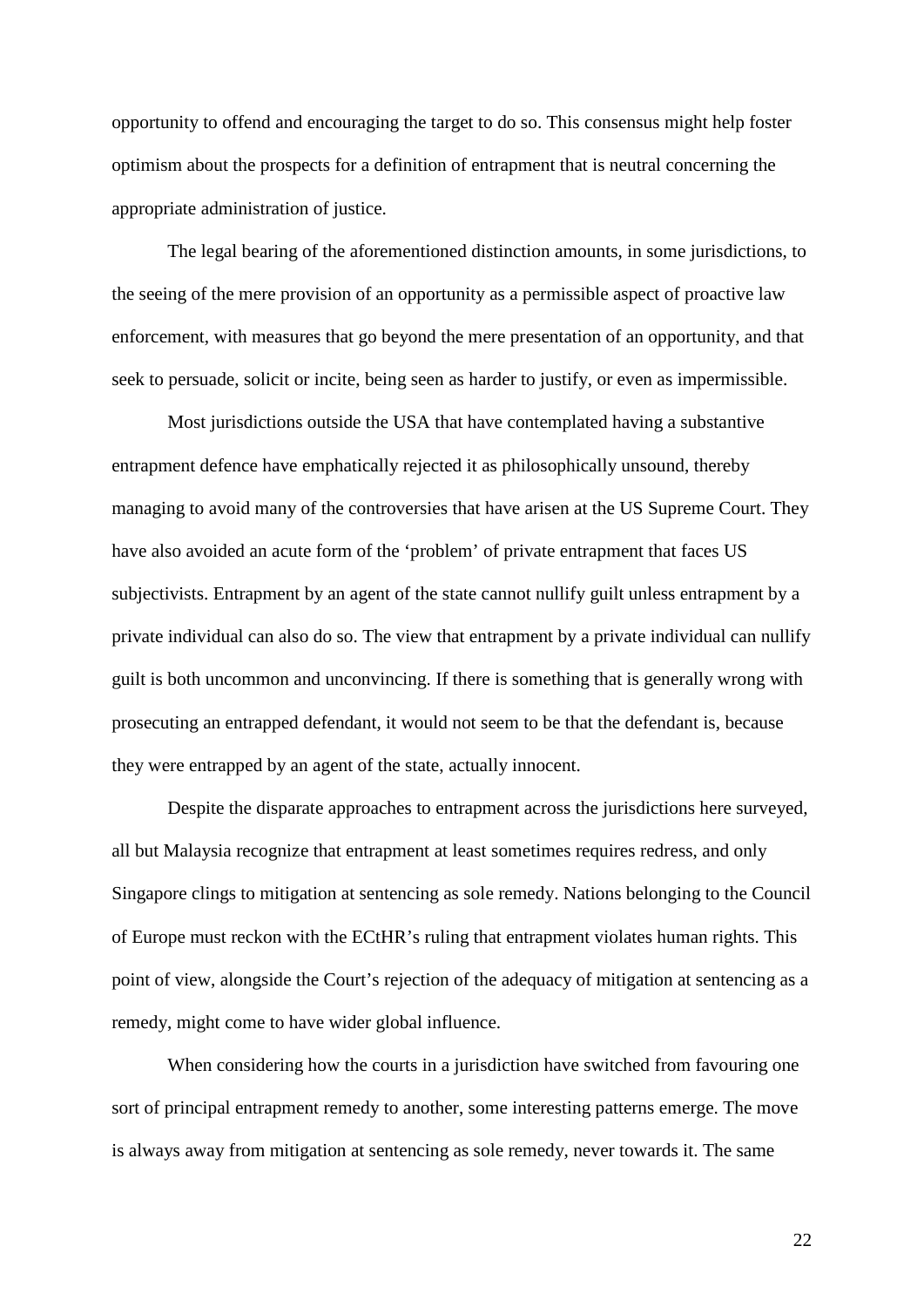goes, in general, for discretionary exclusion of evidence. Among jurisdictions that have favoured a permanent stay, by contrast, only Australian federal law has relinquished it in favour of another remedy. If we suppose that systems of criminal justice tend towards moral progress over time, or that the attainment of justice is something towards which convergence of opinion might tend, then these patterns give succour to the view (supported by such scholars as Ashworth and Ho) that, among the remedies surveyed here, permanent stay is the most appropriate.

#### **BIBLIOGRAPHY**

#### **Primary Sources**

**i. Cases**

#### **Australia**

Ridgeway v The Queen [1995] HCA 66, (1995) 184 CLR 19, (1995) 129 ALR 41 (Federal)

## **Canada**

Kirzner v The Queen [1977 CanLII 38 \(SCC\),](https://www.canlii.org/en/ca/scc/doc/1977/1977canlii38/1977canlii38.html) [1978] 2 SCR 487, 1977 CarswellOnt 1,

[1977] SCJ No. 123 (Federal)

Amato v The Queen 1982 CanLII 31 (SCC), [1982] 2 SCR 418, 1982 CarswellBC 661, 1982 JE 820 (Federal)

[R v Mack](http://www.canlii.org/en/ca/scc/doc/1988/1988canlii24/1988canlii24.html) 1988 CanLII 24 (SCC), [1988] 2 SCR 903, 1988 CarswellBC 701 (Federal)

R v Barnes 1991 CanLII 84 (SCC), [1991] 1 SCR 449, 1991 CarswellBC 11 (Federal)

## **England and Wales**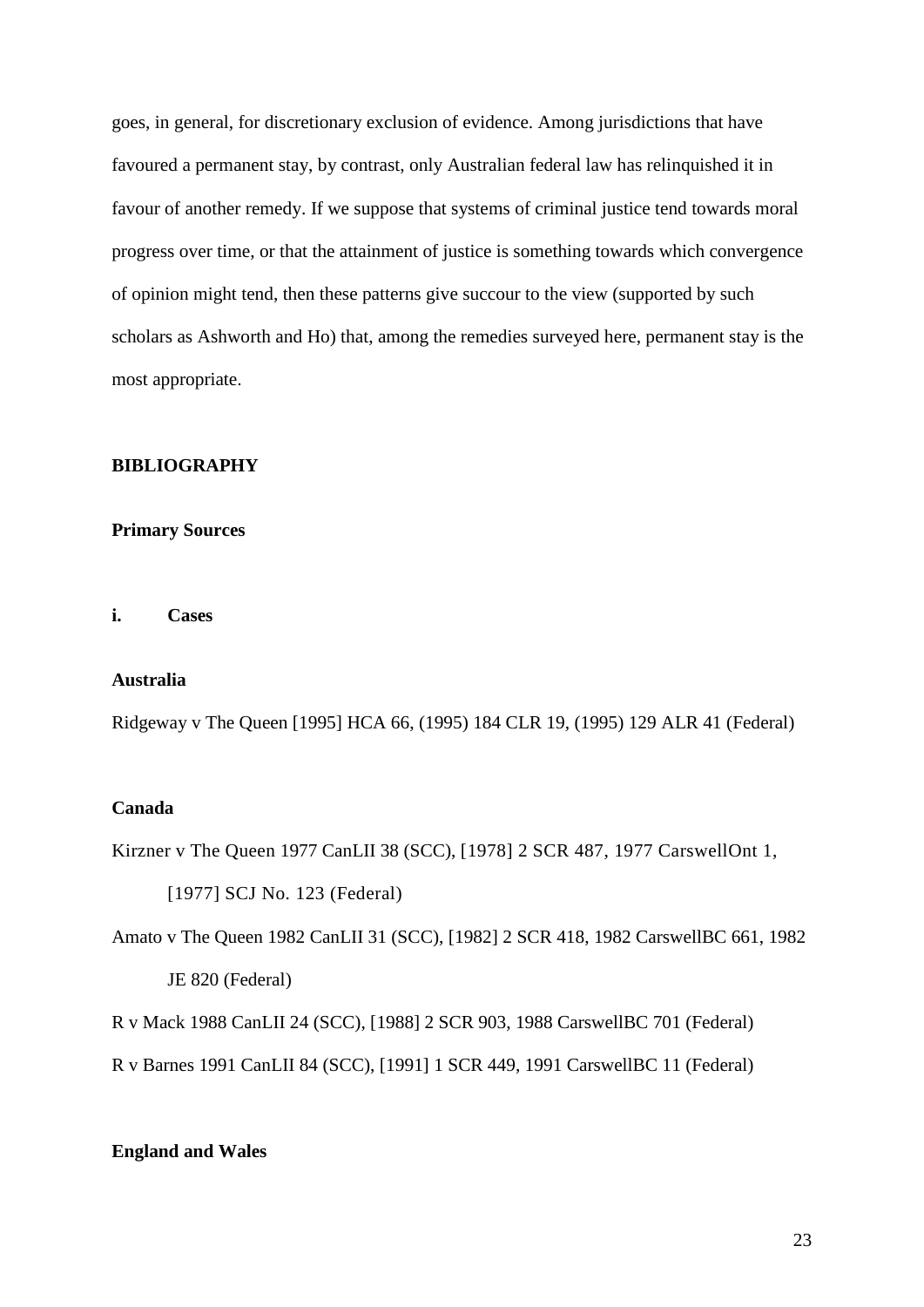- R v Ameer and Lucas [1977] Criminal LR 174
- R v Sang [1979] UKHL 3, [1980] AC 402.
- R v Smurthwaite and Gill (1994) 98 Cr App R 437
- R v Horseferry Road Magistrates Court, ex parte Bennett (No. 1) [1993] UKHL 10, [1994] 1 AC 42

R v Latif [1996] UKHL 16, [1996] 1 WLR 104

R v Chalkley and Jeffries [1997] EWCA Crim 3416, (1998) 2 Cr App R 79

Nottingham City Council v Amin [2000] 1 WLR 1071, [2000] 1 Cr App R (S) 426.

R v Looseley [2001] UKHL 53, [2001] 1 WLR 2060

R v Syed (Haroon) [2018] EWCA Crim 2809, [2019] 1 WLR 2459, (2019) Crim L R 442

### **European Court of Human Rights**

Lüdi v Switzerland [1992] ECHR 50, (1993) 15 EHRR 173, App No. 12433/86 (15 June 1992)

- Teixeira De Castro v Portugal [1998] ECHR 52, (1999) 28 EHRR 101, App No. 25829/94 (9 June 1998)
- Edwards and Lewis v United Kingdom [2003] ECHR 381, (2005) 40 EHRR 24, App Nos 39647/98 and 40461/98 (22 July 2003)
- Ramanauskas v Lithuania [2008] ECHR 119, (2010) 51 EHRR 11, App No.74420/01 (5 February 2008)

Bannikova v Russia [2010] ECHR 1730, App No. 18757/06 (4 November 2010)

- Furcht v Germany [2014] ECHR 1138, (2015) 61 EHRR 25, App No. 54648/09 (23 October 2014)
- Mills v Ireland [2017] ECHR 984, (2018) 66 EHRR SE3, App No. 50468/16 (10 October 2017)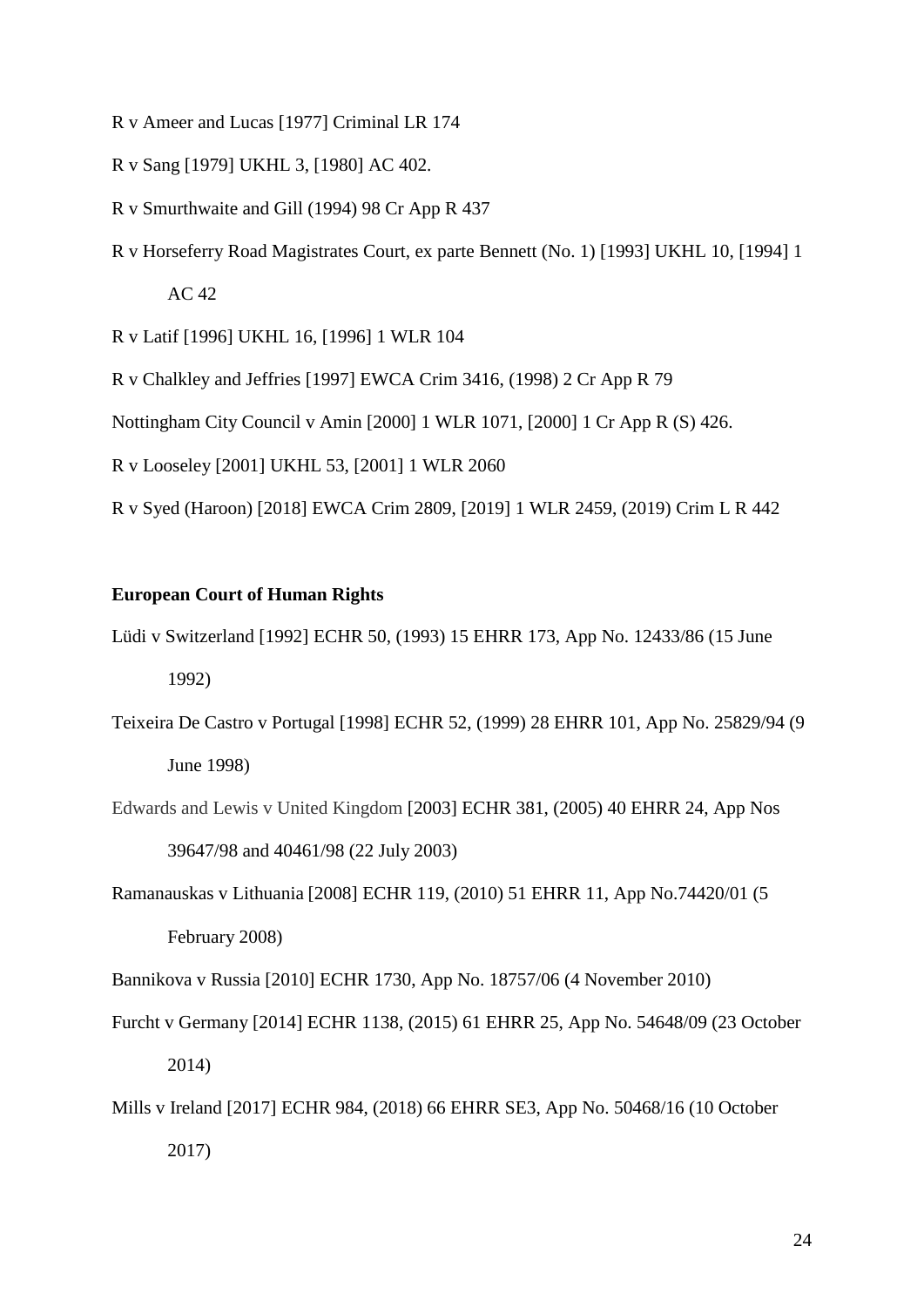Tchokhonelidze v Georgia [2018] ECHR 553, App No. 31536/07 (28 June 2018)

Ramanauskas v. Lithuania (no. 2) [2018] ECHR 181, App. No. 55146/14 (20 February 2018)

#### **Federal Republic of Germany**

- Bundesgerichtshof [BGH] [Federal Court of Justice], 1 StR 148/84, 23 May 1984 (LG Stuttgart), 1984 Neue Juristische Wochenschrift [NJW] 2300, 2302
- Bundesgerichtshofs [BGH] [Federal Court of Justice], 1 StR 685/94, 7 March 1995 (LG Traunstein), 1995 Neue Juristische Wochenschrift [NJW] 2237, 2238
- Bundesgerichtshof [BGH] [Federal Court of Justice], 1 StR 221/99, 18 November 1999 (LG München) reported in Entscheidungen des Bundesgerichtshofs in Strafsachen [BGHSt] 45, 321
- Bundesverfassungsgericht [BVerfGE] [Federal Constitutional Court], 2 BvR 209/14, 18 December 2014, 2015 Neue Juristische Wochenschrift [NJW] 1083
- Bundesgerichtshof [BGH] [Federal Court of Justice], 2 StR 97/14, 10 June 2015 (LG Bonn) reported in 36 Strafverteidiger [STV] 129 (2016)
- Bundesgerichtshof [BGH] [Federal Court of Justice] 4 StR 252/15, 19 January 2016 (LG Zweibrücken) reported in 2016 Neue Zeitschrift für Strafrecht [NSTZ] 232

## **Hong Kong**

- The Queen v Liu Chun Fai [1987] HKCA 165, 1987 WL 717088 (CA), **[**1987] HKLR 1032 (Court of Appeal)
- Hong Kong Special Administrative Region v Daswani Anil Shewakram [1997] HKCA 137, 1997 WL 33125417 (CA), [1997] HKLY 369 (Court of Appeal)
- The Secretary of State for Justice v Solomon Dominic Musa [2000] HKCA 7, [2001] 1 HKC

14, 2000 WL 33315555 (CA), [2001] HKEC 9 (Court of Appeal)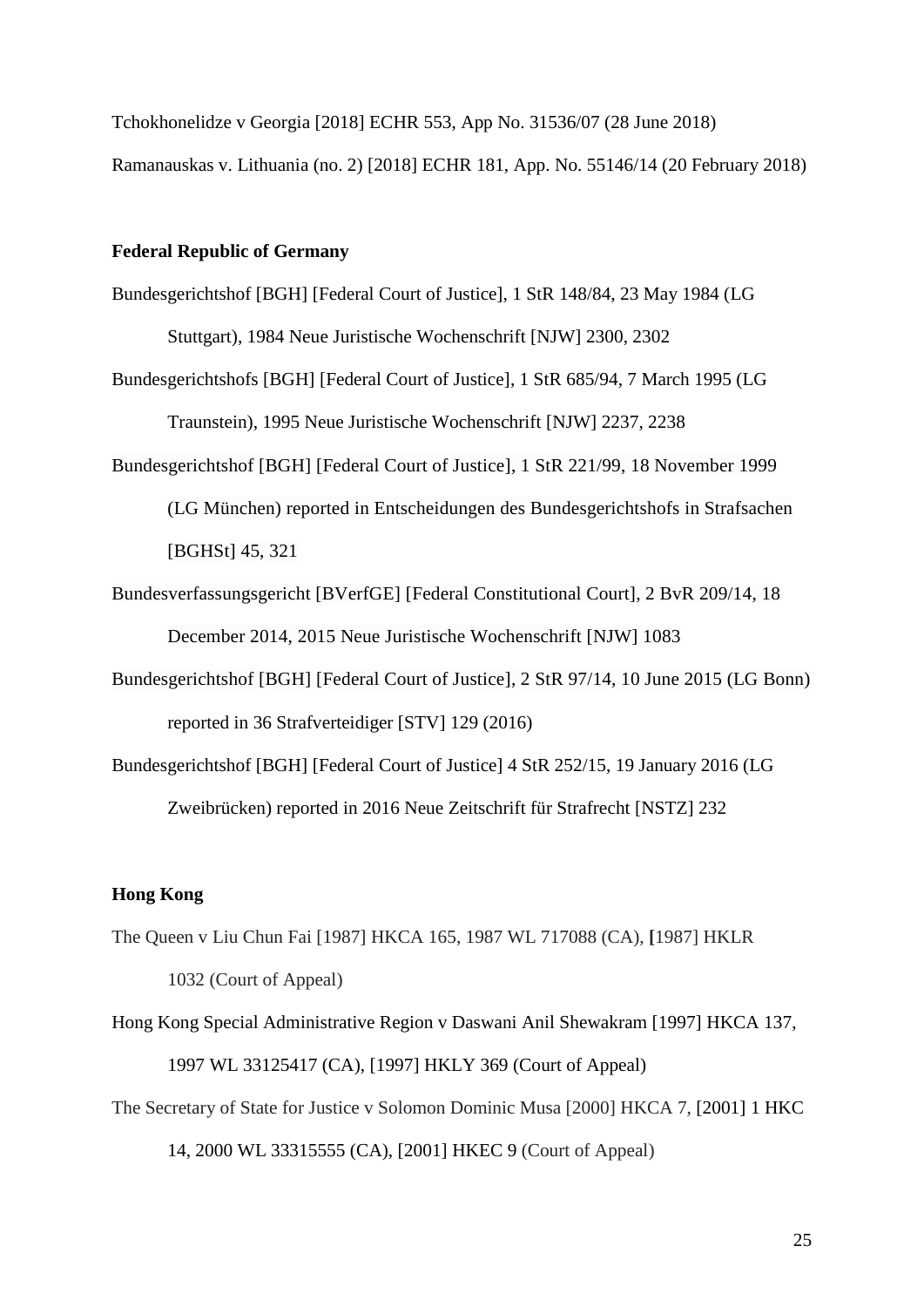- Hong Kong Special Administrative Region v Cheung Yun Kei [2001] HKCA 103, [2001] 4 HKC 52, 2001 WL 718647 (CA), [2001] HKEC 735 (Court of Appeal)
- Hong Kong Special Administrative Region v Kwang Cheuk Wai [otherwise 'Kwang Cheuk Nai'] [2004] 2 HKC 225 (District Court)
- Hong Kong Special Administrative Region v Wong Kwok Hung [2007] HKCA 17, [2007] 2 HKLRD 621, 2007 WL 2601 (CA), [2007] HKEC 111, [2007] 1 HKC 462 (Court of Appeal)
- Hong Kong Special Administrative Region v Chan Wan Cheung & Anor [2007] HKCA 393, [2007] 4 HKLRD 606, 2007 WL 2383143 (CA), [2007] HKEC 1641 (Court of Appeal)

#### **India**

Emperor v Chaturbhuj Sahu (1911) ILR 38 CAL 96 (Calcutta High Court, 8 September 1910)

- Ramjanam Singh v State of Bihar AIR 1956 SC 643, 1956 CriLJ 1254 (Supreme Court of India, 2 November 1954)
- Yusufalli Esmail Nagree v State of Maharashtra [1967] INSC 114, AIR 1968 SC 147, 1967 SCR (3) 720 (Supreme Court of India, 19 April 1967)
- Pushpadevi M. Jatia v Wadhavan [also Wadhawan] [1987] INSC 144, AIR 1987 SC 1748, 1987 (3) SCR 46, 1987 (3) SCC 367 (Supreme Court of India, 29 April 1987)
- Court on Its Own Motion v State [2008] INDLHC 2348, CRLW 796/2007 (Delhi High Court, 21 August 2008)
- Rajat Prasad v CBI (2014) [2014] INSC 355, 6 SCC 495 (Supreme Court of India, 24 April 2014)
- Anand v Registrar of the Delhi High Court [2009] INSC 1323, (2009) 8 SCC 106 (Supreme Court of India, 29 July 2009)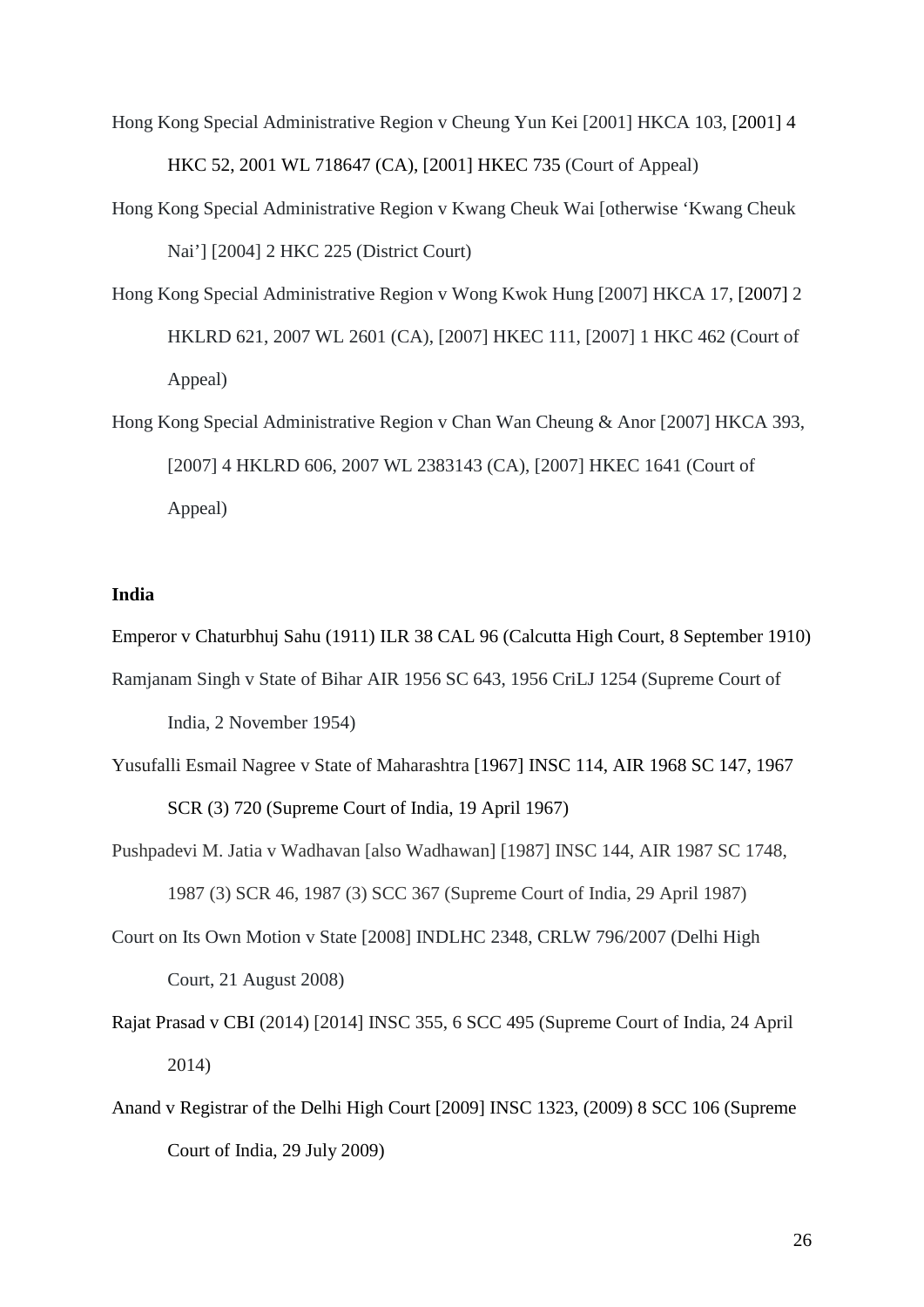Umesh Kumar v State of Andhra Pradesh [2013] INSC 833, (2013) 10 SCC 591 (Supreme Court of India, 6 September 2013)

## **Malaysia**

Teja Singh and Mohamed Nasir v PP [1950] MLJ 71 (Johore, 28 January 1950)

Public Prosecutor v Han Kong Juan [1983] CLJ Rep 773, [1983] CLJ (Rep) 773 (High Court,

24 September 1982)

Wan Mohd Azman bin Hassan @ Wan Ali v PP [2010] MLJU 271, [2010] 4 MLJ 141

(Federal Court, Putrajaya, 25 March 2010)

Suzimi bin Shaari v PP [2011] MYCA 47, [2011] 5 MLJ 164 (Court of Appeal, 15 March 2011)

### **New Zealand**

R v O'Shanessy (1973) 2 CRNZ 1

R v Capner [1974] NZHC 152, [1975] 1 NZLR 411

R v Pethig [1977] 1 NZLR 448

Police v Lavalle [1979] 1 NZLR 45

Moevao v Department of Labour [1980] 1 NZLR 464 CA

R v Loughlin [1982] NZCA 1, [1982] 1 NZLR 236

R v Liu [2009] NZCA 409, [2009] BCL 795, BC200963915

### **Northern Ireland**

- R v Bellingham [2003] NICC 2
- R v McKeown [2004] NICA 41, [2005] N.I. 301, [2004] 10 WLUK 794

R v Kearns [2010] NICC 32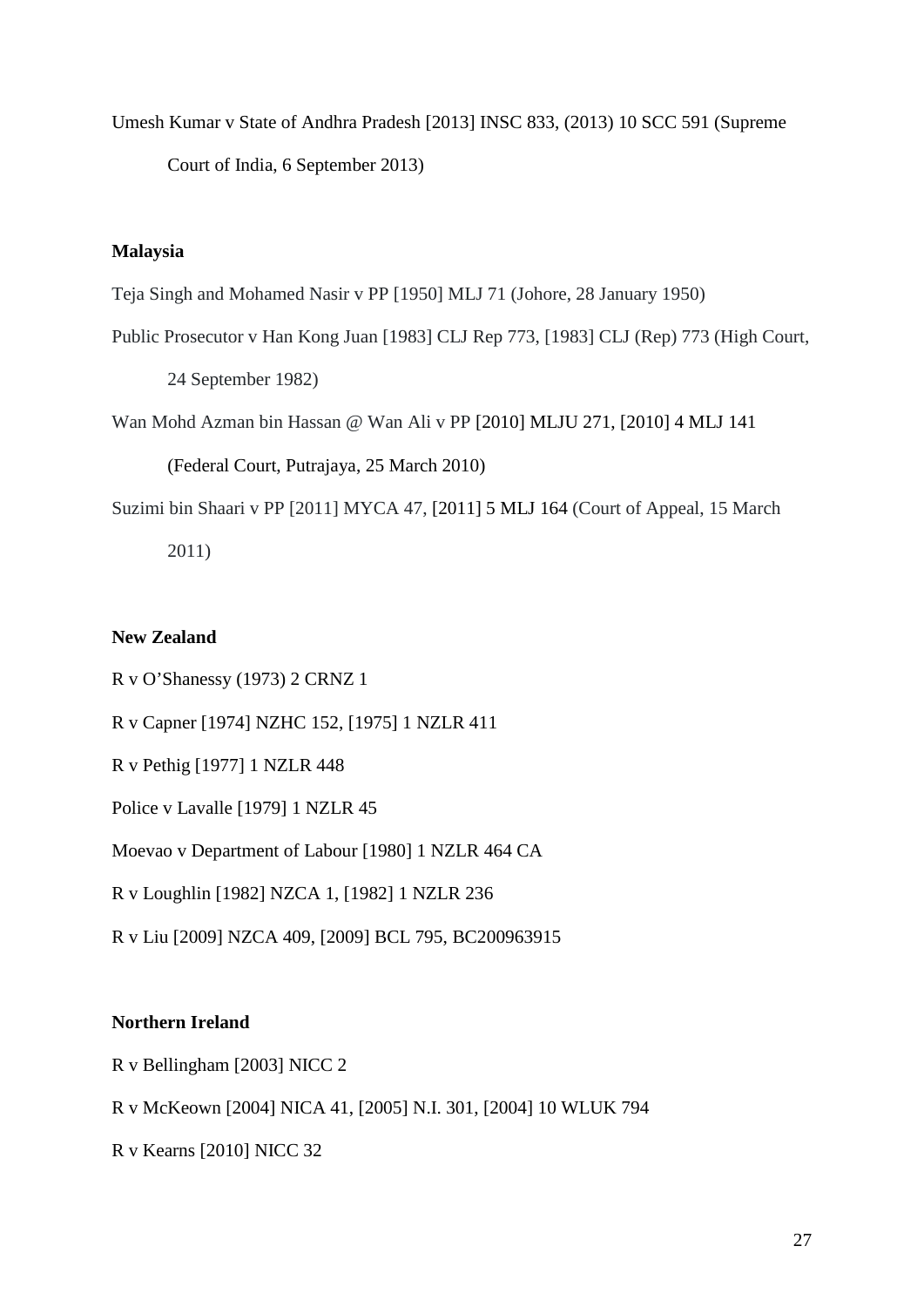## R v McCaugherty [2011] NICA 45

## R v Hill [2020] NICA 30, [2020] 5 WLUK 529

### **Republic of Ireland**

Dental Board v O'Callaghan [1969] IR 181.

DPP v Van Onzen and Loopmans 1996 WJSC-CCA 911, [1996] 2 ILRM 387

Syon v Hewitt and McTiernan [2006] IEHC 376, [2008] 1 IR 168

DPP v Mills [2015] IECA 305, [2015] 4 IR 659

DPP v Mills [2016] IESCDET 45

DPP v Bowe and Casey [2017] IECA 250

DPP v JC [2015] IESC 31, [2017] 1 IR 417

DPP v Casey [2019] IESC 7

McElvaney v The Standards in Public Office Commission [2019] IEHC 633

### **Republic of South Africa**

- S v Nkadimeng 1962 (4) SA 564
- S v Malinga 1963 (1) SA 692
- S v Nkosiyana 1966 (4) SA 655
- S v Hassen 1997 (2) SA 253
- S v Nortjé 1997 (1) SA 90
- S v Dube 2000 (2) SA 583
- S v Mkonto 2001 (1) SACR 585, 2001 (4) BCLR 401
- S v Reeding [2005] ZAWCHC 13, 2005 (2) SACR 631
- S v Hammond [2007] ZASCA 164, [2007] SCA 164 (RSA), [2008] 2 All SA 226 (SCA),

2008 (1) SACR 476 (SCA)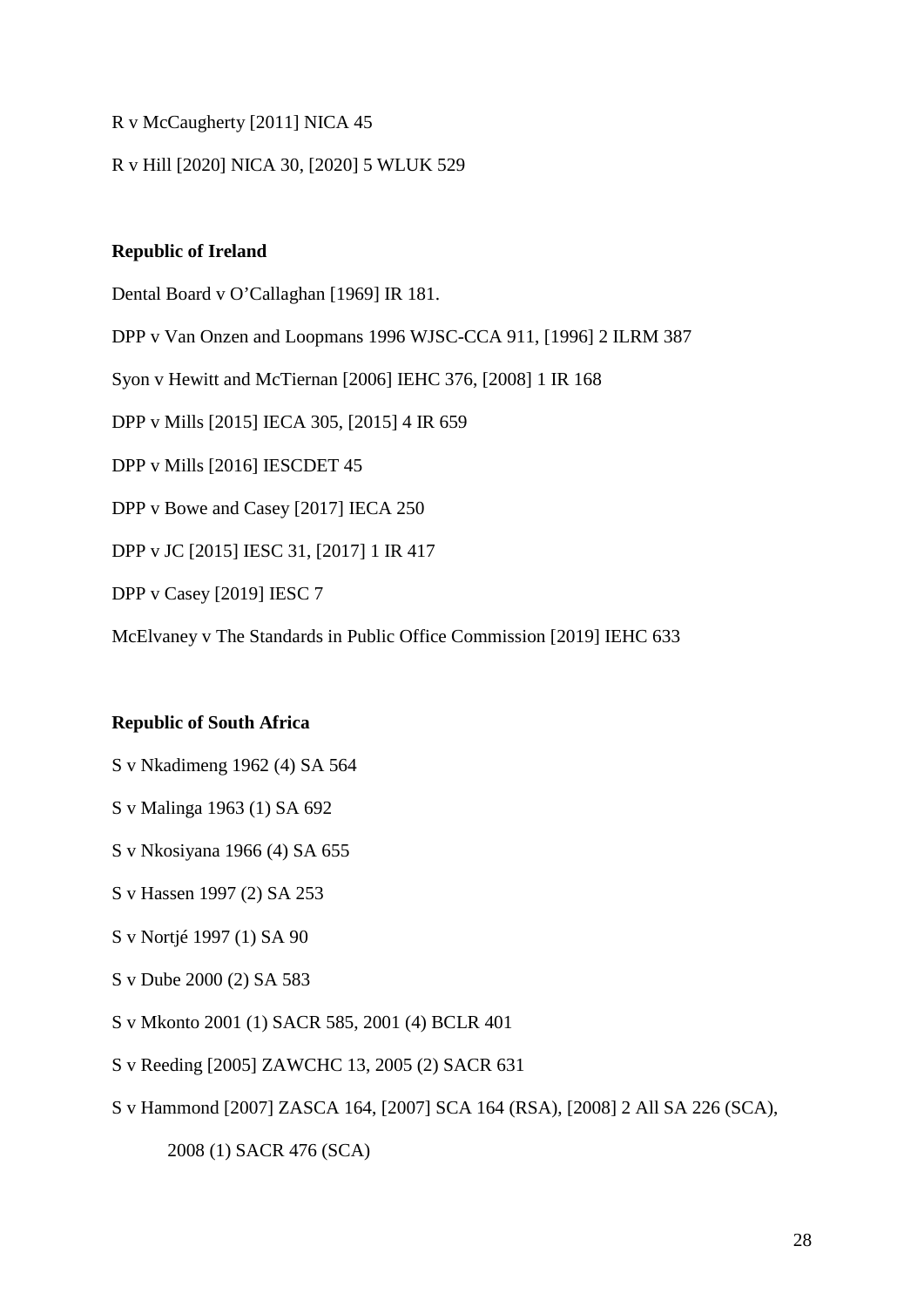## **Scotland**

Marsh v Johnston [1959] Crim L R 444 Cook v Skinner, MacDonald v Skinner 1977 JC 9 Weir v Jessop (No.2) [1991] ScotHC HCJAC 1, 1991 JC 146 Brown v HM Advocate [2002] ScotHC 65, 2002 SLT 809 Jones v HM Advocate [2009] ScotHC HCJAC 86, 2010 JC 255

### **Singapore**

How Poh Sun v PP [1991] SGCA 22, [1991] 3 MLJ 216 Tan Boon Hock v PP [1994] 2 SLR(R) 32 Goh Lai Wak v PP [1994] 1 SLR 748 Chi Tin Hui v PP [1994] 1 SLR 778 Lai Kam Loy v PP [1993] SGHC 181, [1994] 1 SLR 787 PP v Rozman bin Jusoh [1995] SGCA 64, [1995] 3 SLR 317 Wong Keng Leong Rayney v Law Society of Singapore [2007] SGCA 42, [2007] 4 SLR 377 Law Society of Singapore v Tan Guat Neo Phyllis [2007] SGHC 207, [2008] 2 SLR 239

### **USA**

- Sorrells v United States, 287 US 435 (1932)
- Sherman v United States, 356 US 369 (1958)
- United States v Russell, 411 US 423 (1973)
- Hampton v United States, 425 US 484 (1976)
- Mathews v United States, 485 US 58 (1988)
- Jacobson v United States, 503 US 540 (1992)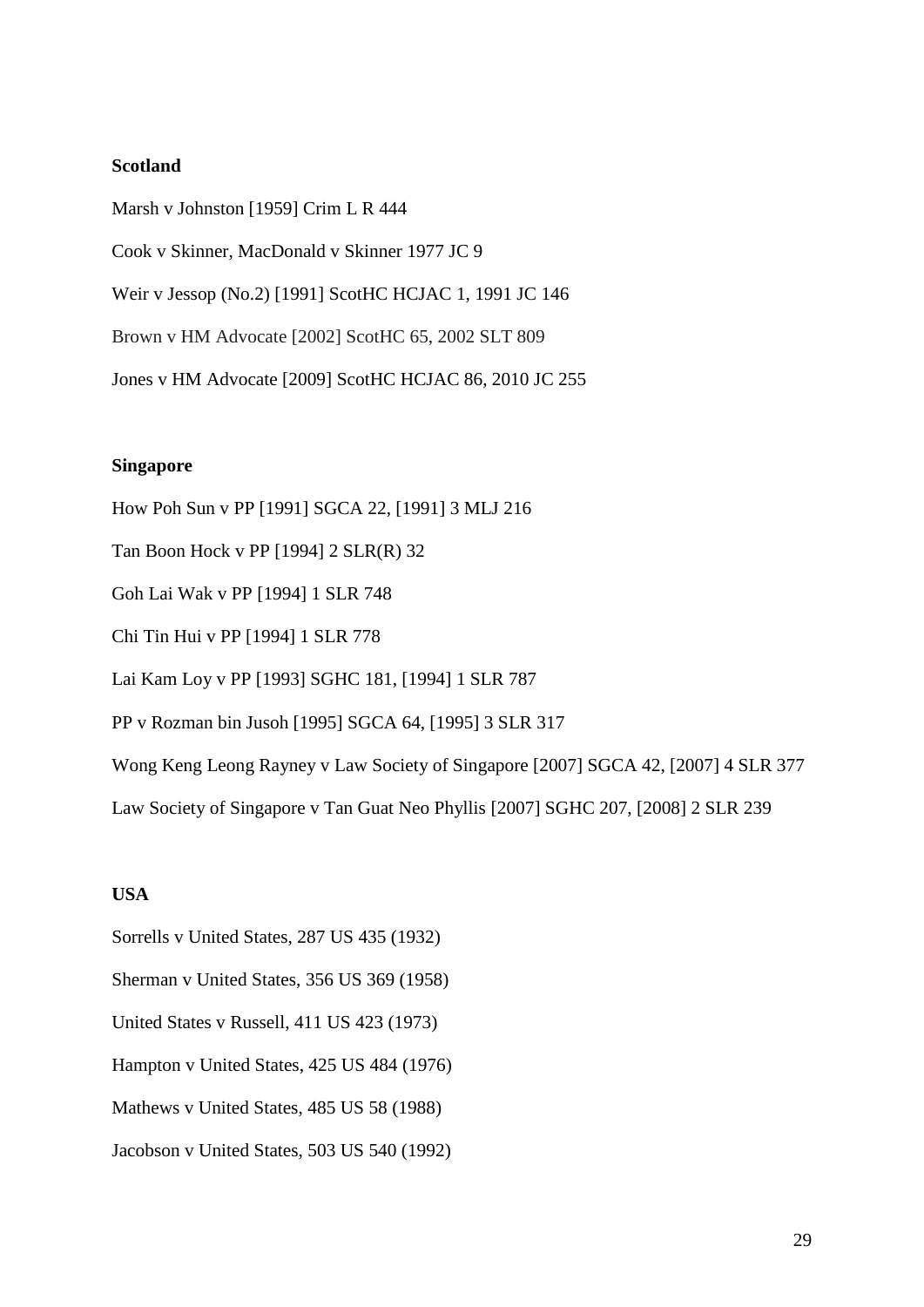### **ii. Statutes, Conventions, and Statutory Instruments**

## **Australia**

Crimes Act 1914

Evidence Act 1995 (Commonwealth)

Criminal Law (Undercover Operations) Act 1995 (SA)

Law Enforcement (Controlled Operations) Act 1997 (NSW)

Police Powers and Responsibilities Act 2000 (Qld)

### **England and Wales**

[Police and Criminal Evidence Act 1984](https://www.legislation.gov.uk/ukpga/1984/60/section/78)

#### **Europe**

European Convention of Human Rights 1950

## **Federal Republic of Germany**

*Grundgesetz für die Bundesrepublik Deutschland* [Basic Law of the Federal Republic of

Germany]

*Strafprozeßordnung* (StPO) (Code of Criminal Procedure)

### **Malaysia**

Evidence Act 1950

Dangerous Drugs Act 1952

Anti-Money Laundering and Anti-Terrorism Financing Act 2001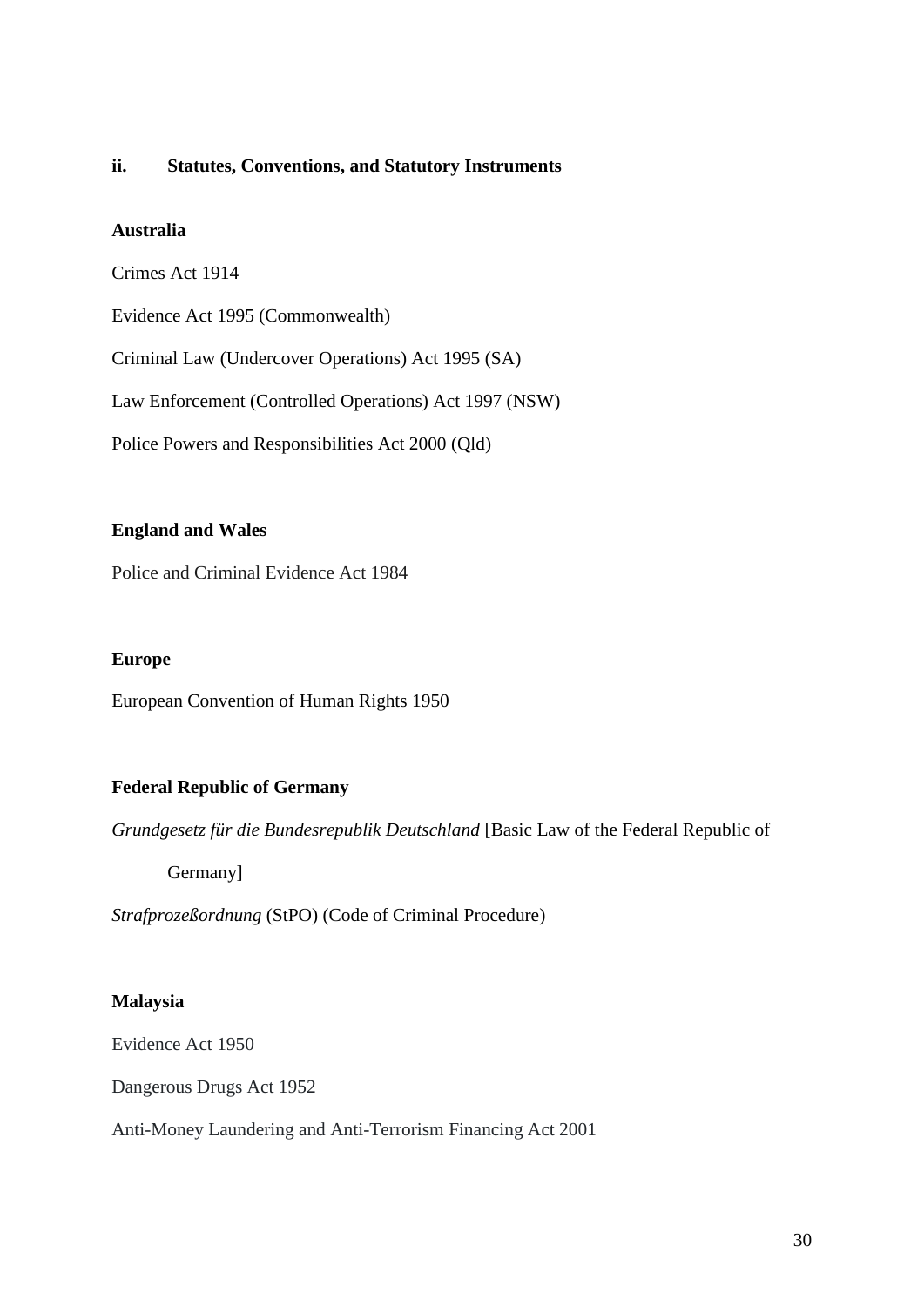#### **New Zealand**

Evidence Act 2006

#### **Republic of South Africa**

Criminal Procedure Act 51 of 1977

Criminal Procedure Second Amendment Act 85 of 1996

#### **Secondary Sources**

- American Law Institute, *Model Penal Code: Official Draft and Explanatory Notes: Complete Text of Model Penal Code as Adopted at the 1962 Annual Meeting of the American Law Institute at Washington, DC, May 24, 1962* (The Institute 1985)
- Ashworth A, 'What is Wrong with Entrapment?' [1999] Singapore Journal of Legal Studies 293
- — 'Re-drawing the Boundaries of Entrapment' [2002] Criminal Law Review 161
- Choo AL-T, *Abuse of Process and Judicial Stays of Criminal Proceedings* (2nd edn, Oxford University Press 2008)
- Coffey G, 'Entrapment in the Criminal Law: Reassessing the Contours of the Procedural Defence' (2019) 29 Irish Criminal Law Journal 68
- Colvin E, 'Controlled Operations, Controlled Activities and Entrapment' (2002) 14 Bond Law Review 227
- DeFeo MM, 'Entrapment as a Defense to Criminal Responsibility: Its History, Theory and Application' (1967) 1 University of San Francisco Law Review 243
- Dworkin G, 'The Serpent Beguiled me and I Did Eat: Entrapment and the Creation of Crime' (1985) 4 Law and Philosophy 17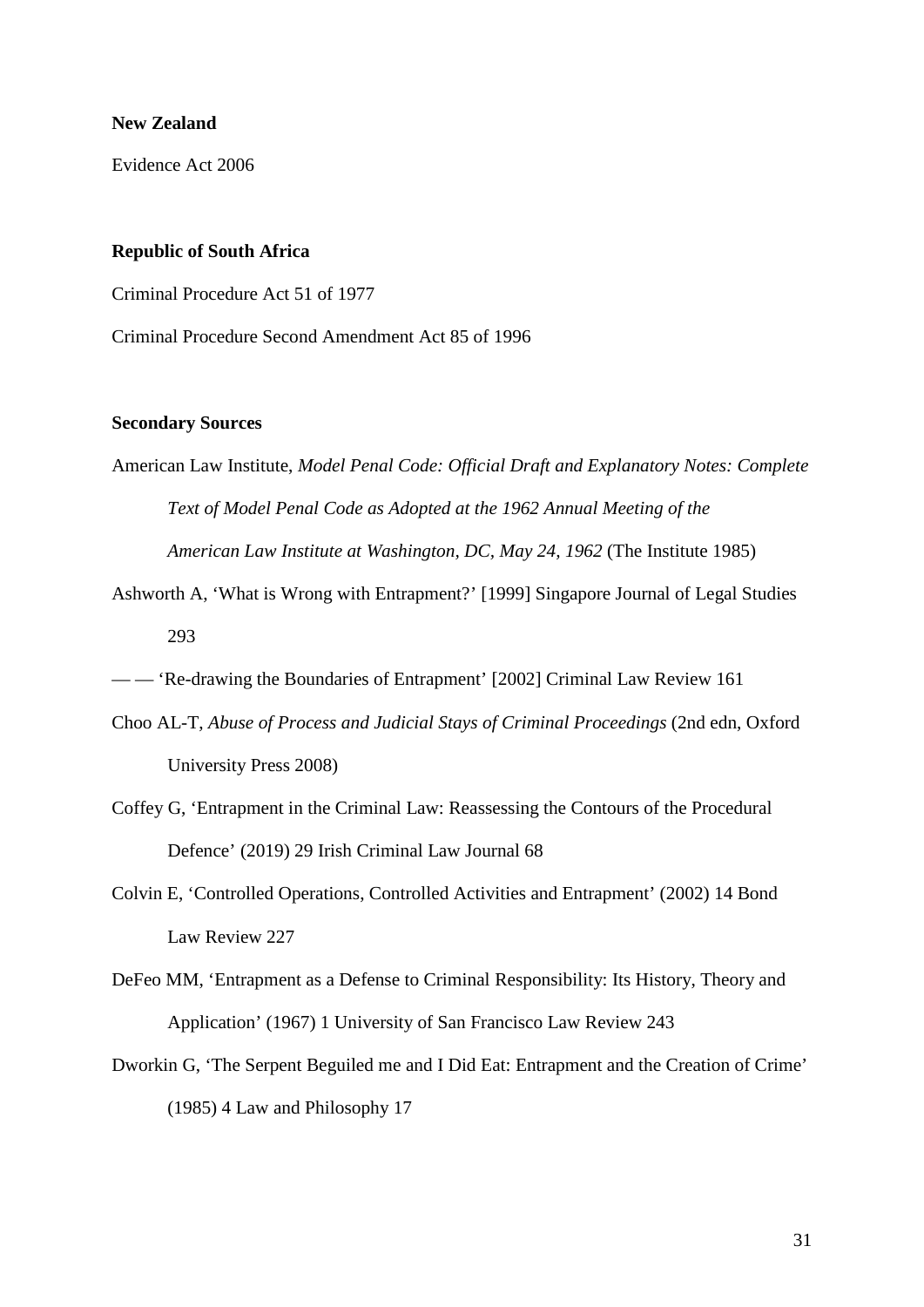- Görlitz F, and others, '"Tatprovokation"—The Legal Issue of Entrapment in Germany and Possible Solutions' (2019) 20 German Law Journal 496
- Hill DJ, McLeod SK, and Tanyi A, 'The Concept of Entrapment' (2018) 12 Criminal Law and Philosophy 539

Ho HL, 'State Entrapment' (2011) 31 Legal Studies 71

- Hughes PM, 'What is Wrong with Entrapment?' (2004) 42 Southern Journal of Philosophy 45
- - 'Temptation and Culpability in the Law of Duress and Entrapment' (2006) 51 Criminal Law Quarterly 342
- Körner HH, 'Die Tatprovokation in Betäubungsmittelsachen' (2002) 56 Kriminalistik 449
- Leverick F, and Stark F, 'How do You Solve a Problem Like Entrapment? *Jones and Doyle v HM Advocate*' (2010) 14 Edinburgh Law Review 467

Marcus P, *The Entrapment Defense* (5th edn, LexisNexis 2016)

- Marx GT, 'Who Really Gets Stung? Issues Raised by the New Police Undercover Work' (1982) 28 Crime & Delinquency 165
- Ostendorf H, and Meyer-Seitz C, 'Die strafrechtlichen Grenzen des polizeilichen Lockspitzel-Einsatzes' [1985] Strafverteidiger 73
- Schmitt-Leonardy C, 'Entrapment & Evidence—The Impact of the ECtHR's Judgment in the Case of *Furcht v Germany* on the Jurisprudence of the German Federal Court of Justice' (2017) 7 European Criminal Law Review 304
- Spencer JR, 'Entrapment and the European Convention of Human Rights' (2001) 60 Cambridge Law Journal 30
- Spencer K, and Veale-Martin Ó, 'Fashioning an Irish Entrapment Doctrine' (2005) 15 Irish Criminal Law Journal 2

Squires D, 'The Problem with Entrapment' (2006) 26 Oxford Journal of Legal Studies 351